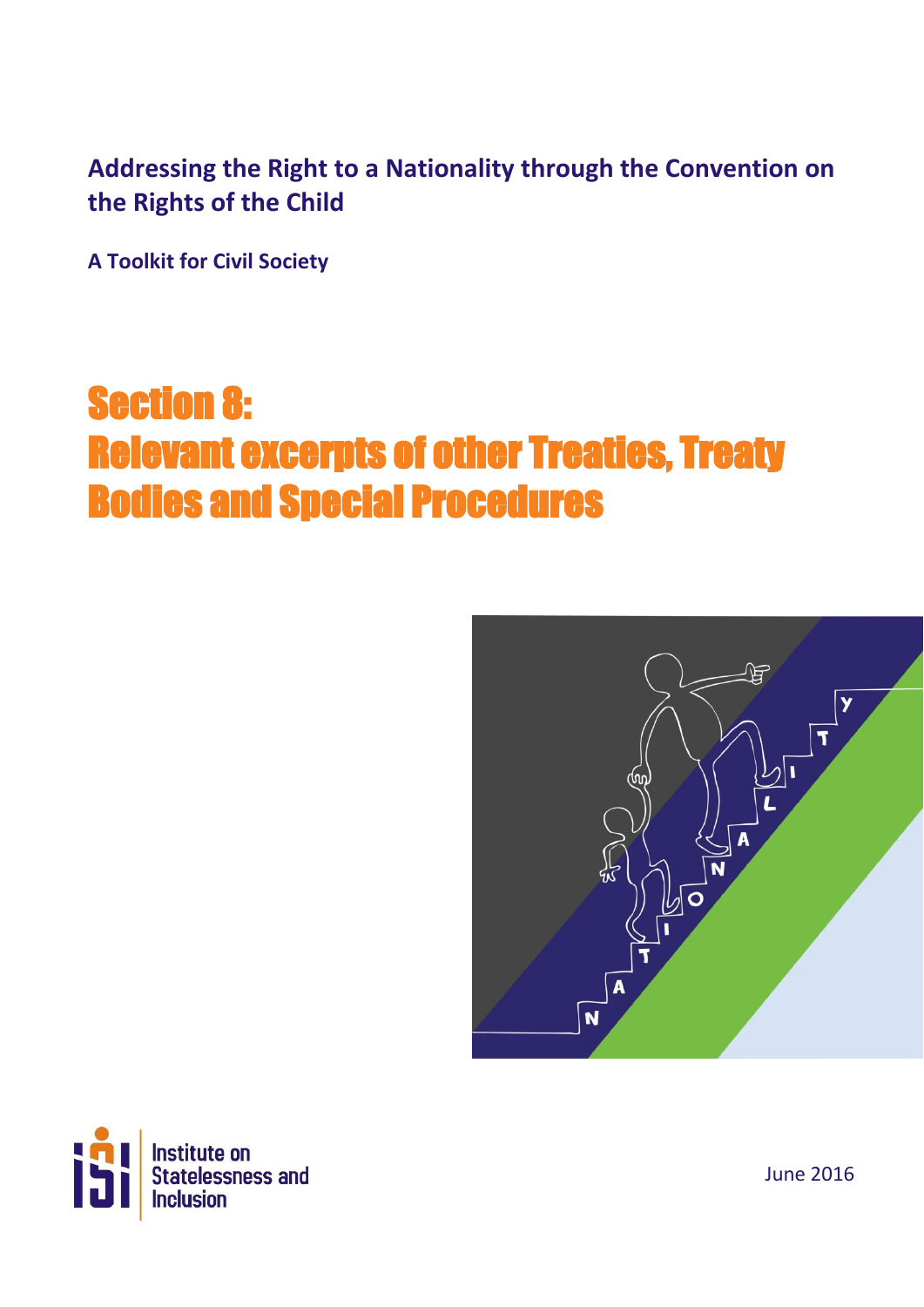# 8. Excerpts of other relevant standards and recommendations

*This section presents some relevant excerpts from other Treaties, Treaty Bodies, the Universal Periodic Review and Special Procedures that relate to the child's right to a nationality and the protection of stateless children. Please note that this is not a comprehensive selection.* 

# **Treaty Standards**

# **1. International Human Rights Treaties**

**[International Convention on the Elimination of All Forms of Racial Discrimination,](http://www.ohchr.org/EN/ProfessionalInterest/Pages/CERD.aspx) 1 1965** (Article 5)

*…* 

*States Parties undertake to prohibit and to eliminate racial discrimination in all its forms and to guarantee the right of everyone, without distinction as to race, colour, or national or ethnic origin, to equality before the law, notably in the enjoyment of the following rights:* 

*… (d) Other civil rights, in particular:* 

*…*

*...* 

**.** 

*(iii) The right to nationality;*

**[International Covenant on Civil and Political Rights,](http://www.ohchr.org/en/professionalinterest/pages/ccpr.aspx) 2 1966** (Article 24)

*2. Every child shall be registered immediately after birth and shall have a name.*

*3. Every child has the right to acquire a nationality.*

**[Convention on the Elimination of All Forms of Discrimination against Women,](http://www.ohchr.org/en/professionalinterest/pages/cedaw.aspx) 3 1979** (Article 9)

*… 2. States Parties shall grant women equal rights with men with respect to the nationality of their children.*

**[International Convention on the Protection of the Rights of All Migrant Workers and Members of their](http://www.ohchr.org/EN/ProfessionalInterest/Pages/CMW.aspx)  [Families,](http://www.ohchr.org/EN/ProfessionalInterest/Pages/CMW.aspx) 4 1990** (Article 29)

*Each child of a migrant worker shall have the right to a name, to registration of birth and to a nationality.*

**[International Convention for the Protection of All Persons from Enforced Disappearances,](http://www.ohchr.org/EN/HRBodies/CED/Pages/ConventionCED.aspx) 5 2006** (Article 25)

*1. Each State Party shall take the necessary measures to prevent and punish under its criminal law:*

*( a ) The wrongful removal of children who are subjected to enforced disappearance, children whose father, mother or legal guardian is subjected to enforced disappearance or children born during the captivity of a mother subjected to enforced disappearance;* 

*( b ) The falsification, concealment or destruction of documents attesting to the true identity of the children referred to* 

<sup>&</sup>lt;sup>1</sup> Available at: http://www.ohchr.org/EN/ProfessionalInterest/Pages/CERD.aspx.

<sup>&</sup>lt;sup>2</sup> Available at: http://www.ohchr.org/en/professionalinterest/pages/ccpr.aspx.

<sup>&</sup>lt;sup>3</sup> Available at: [http://www.ohchr.org/en/professionalinterest/pages/cedaw.aspx.](http://www.ohchr.org/en/professionalinterest/pages/cedaw.aspx)

<sup>4</sup> Available at: [http://www.ohchr.org/EN/ProfessionalInterest/Pages/CMW.aspx.](http://www.ohchr.org/EN/ProfessionalInterest/Pages/CMW.aspx)

<sup>&</sup>lt;sup>5</sup> Available at: http://www.ohchr.org/EN/HRBodies/CED/Pages/ConventionCED.aspx.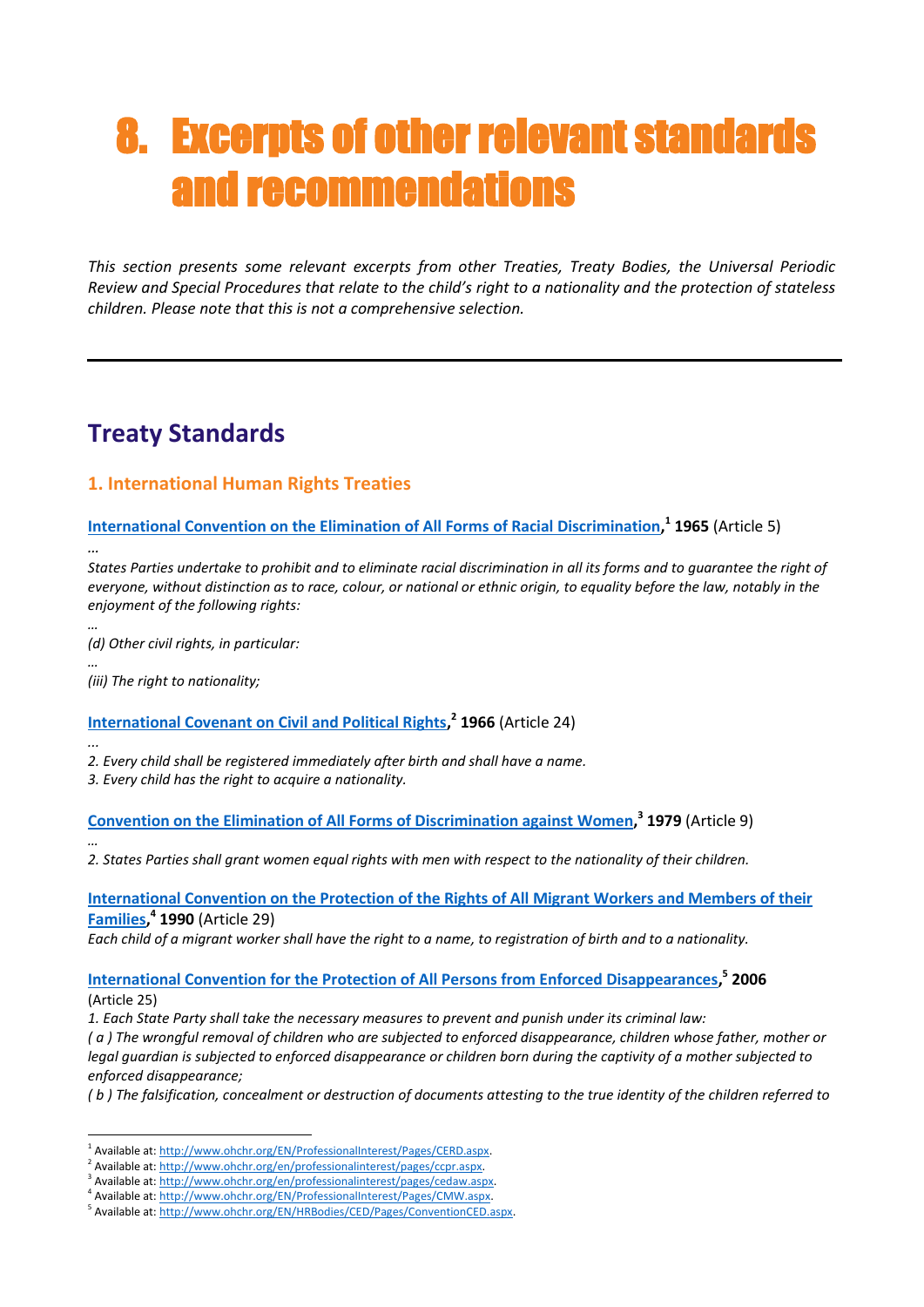*in subparagraph ( a ) above.* 

*… 4. Given the need to protect the best interests of the children referred to in paragraph 1 ( a ) of this article and their right to preserve, or to have re-established, their identity, including their nationality, name and family relations as recognized by law, States Parties which recognize a system of adoption or other form of placement of children shall have legal procedures in place to review the adoption or placement procedure, and, where appropriate, to annul any adoption or placement of children that originated in an enforced disappearance.*

# **[Convention on the Rights of Persons with Disabilities,](http://www.ohchr.org/EN/HRBodies/CRPD/Pages/ConventionRightsPersonsWithDisabilities.aspx) 6 2006** (Article 18)

*1. States Parties shall recognize the rights of persons with disabilities to liberty of movement, to freedom to choose their residence and to a nationality, on an equal basis with others, including by ensuring that persons with disabilities: (a) Have the right to acquire and change a nationality and are not deprived of their nationality arbitrarily or on the basis of disability;* 

*(b) Are not deprived, on the basis of disability, of their ability to obtain, possess and utilize documentation of their nationality or other documentation of identification, or to utilize relevant processes such as immigration proceedings, that may be needed to facilitate exercise of the right to liberty of movement;* 

*... 2. Children with disabilities shall be registered immediately after birth and shall have the right from birth to a name, the right to acquire a nationality and, as far as possible, the right to know and be cared for by their parents.*

# **2. Other International Standards**

# **[Universal Declaration of Human Rights,](http://www.un.org/en/universal-declaration-human-rights/) 7 1948** (Article 15)

*(1) Everyone has the right to a nationality.*

*(2) No one shall be arbitrarily deprived of his nationality nor denied the right to change his nationality.*

# **[Convention relating to the Status of Stateless Persons,](http://www.unhcr.org/protection/statelessness/3bbb25729/convention-relating-status-stateless-persons.html) 8 1954** (Article 32)

*The Contracting States shall as far as possible facilitate the assimilation and naturalization of stateless persons. They shall in particular make every effort to expedite naturalization proceedings and to reduce as far as possible the charges and costs of such proceedings.*

# **[Convention on the Reduction of Statelessness,](http://www.unhcr.org/protection/statelessness/3bbb286d8/convention-reduction-statelessness.html) 9 1961**

*Article 1*

**.** 

*1. A Contracting State shall grant its nationality to a person born in its territory who would otherwise be stateless. Such nationality shall be granted:*

*(a) at birth, by operation of law, or*

*(b) upon an application being lodged with the appropriate authority, by or on behalf of the person concerned, in the manner prescribed by the national law. Subject to the provisions of paragraph 2 of this Article, no such application may be rejected.*

*A Contracting State which provides for the grant of its nationality in accordance with sub-paragraph (b) of this paragraph may also provide for the grant of its nationality by operation of law at such age and subject to such conditions as may be prescribed by the national law.*

*2. A Contracting State may make the grant of its nationality in accordance with sub-paragraph (b) of paragraph 1 of this Article subject to one or more of the following conditions:*

*(a) that the application is lodged during a period, fixed by the Contracting State, beginning not later than at the age of eighteen years and ending not earlier than at the age of twenty-one years, so, however, that the person concerned shall be allowed at least one year during which he may himself make the application without having to obtain legal authorization to do so;*

*(b) that the person concerned has habitually resided in the territory of the Contracting State for such period as may be fixed by that State, not exceeding five years immediately preceding the lodging of the application nor ten years in all; (c) that the person concerned has neither been convicted of an offence against national security nor has been sentenced to imprisonment for a term of five years or more on a criminal charge; (d) that the person concerned has always been stateless.*

<sup>&</sup>lt;sup>6</sup> Available at: http://www.ohchr.org/EN/HRBodies/CRPD/Pages/ConventionRightsPersonsWithDisabilities.aspx.

<sup>&</sup>lt;sup>7</sup> Available at: http://www.un.org/en/universal-declaration-human-rights/.

<sup>&</sup>lt;sup>8</sup> Available at: [http://www.unhcr.org/protection/statelessness/3bbb25729/convention-relating-status-stateless-persons.html.](http://www.unhcr.org/protection/statelessness/3bbb25729/convention-relating-status-stateless-persons.html)

<sup>9</sup> Available at: [http://www.unhcr.org/protection/statelessness/3bbb286d8/convention-reduction-statelessness.html.](http://www.unhcr.org/protection/statelessness/3bbb286d8/convention-reduction-statelessness.html)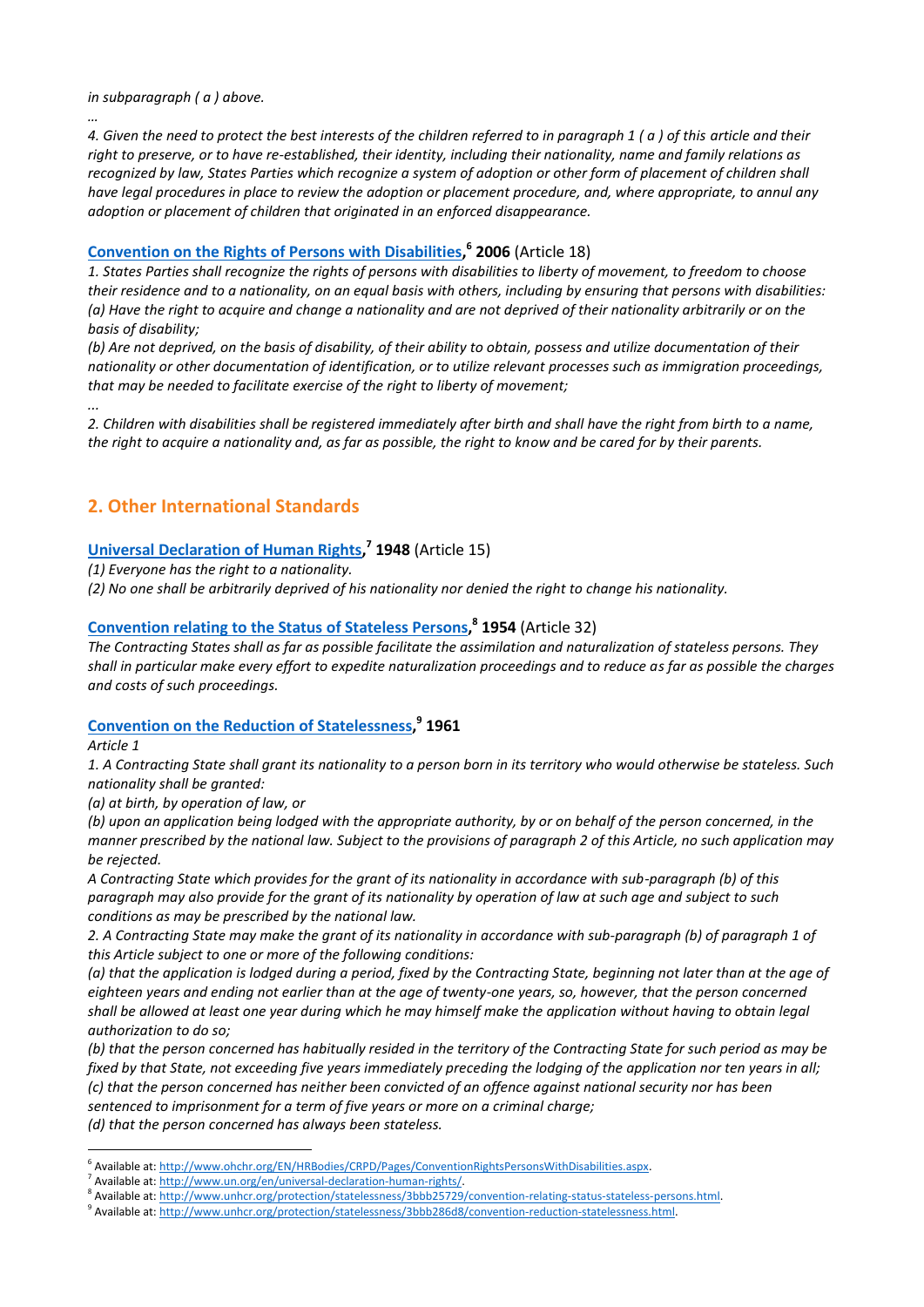*3. Notwithstanding the provisions of paragraphs 1 (b) and 2 of this Article, a child born in wedlock in the territory of a Contracting State, whose mother has the nationality of that State, shall acquire at birth that nationality if it otherwise would be stateless.*

*…*

*Article 2*

*A foundling found in the territory of a Contracting State shall, in the absence of proof to the contrary, be considered to have been born within that territory of parents possessing the nationality of that State.*

*…*

See also, Articles 4, 5 and 6 of the Convention.

**\*See also the [Hague Convention on Certain Questions Relating to the Conflict of Nationality Laws,](http://www.refworld.org/docid/3ae6b3b00.html) <sup>10</sup> 1930** (Articles 13-17)

# **3. Regional Standards**

# **[African Charter on the Rights and Welfare of the Child,](http://pages.au.int/acerwc/documents/african-charter-rights-and-welfare-child-acrwc) <sup>11</sup> 1990** (Article 6)

*1. Every child shall have the right from his birth to a name.*

*2. Every child shall be registered immediately after birth.*

*3. Every child has the right to acquire a nationality.*

*4. States Parties to the present Charter shall undertake to ensure that their Constitutional legislation recognize the principles according to which a child shall acquire the nationality of the State in the territory of which he has been born if, at the time of the child's birth. he is not granted nationality by any other State in accordance with its laws.*

# **[Protocol to the African Charter on Human and Peoples' Rights](http://www.achpr.org/instruments/women-protocol/) on the Rights of Women in Africa, <sup>12</sup> 2003** (Article 6)

*...*

**.** 

*h) a woman and a man shall have equal rights, with respect to the nationality of their children except where this is contrary to a provision in national legislation or is contrary to national security interests;*

# **[European Convention on Nationality,](http://www.coe.int/en/web/conventions/full-list/-/conventions/rms/090000168007f2c8) <sup>13</sup> 2000** (Article 6)

*1 Each State Party shall provide in its internal law for its nationality to be acquired ex lege by the following persons: a) children one of whose parents possesses, at the time of the birth of these children, the nationality of that State Party, subject to any exceptions which may be provided for by its internal law as regards children born abroad. With respect to children whose parenthood is established by recognition, court order or similar procedures, each State Party may provide that the child acquires its nationality following the procedure determined by its internal law; b) foundlings found in its territory who would otherwise be stateless.* 

*2 Each State Party shall provide in its internal law for its nationality to be acquired by children born on its territory who do not acquire at birth another nationality. Such nationality shall be granted:* 

*a) at birth ex lege; or* 

*b) subsequently, to children who remained stateless, upon an application being lodged with the appropriate authority,*  by or on behalf of the child concerned, in the manner prescribed by the internal law of the State Party. Such an *application may be made subject to the lawful and habitual residence on its territory for a period not exceeding five years immediately preceding the lodging of the application.* 

*3 Each State Party shall provide in its internal law for the possibility of naturalisation of persons lawfully and habitually resident on its territory. In establishing the conditions for naturalisation, it shall not provide for a period of residence exceeding ten years before the lodging of an application.* 

*4 Each State Party shall facilitate in its internal law the acquisition of its nationality for the following persons: a) spouses of its nationals;* 

*b) children of one of its nationals, falling under the exception of Article 6, paragraph 1, sub-paragraph a;* 

*c) children one of whose parents acquires or has acquired its nationality;* 

<sup>&</sup>lt;sup>10</sup> Available at[: http://www.refworld.org/docid/3ae6b3b00.html.](http://www.refworld.org/docid/3ae6b3b00.html)

<sup>11</sup> Available at[: http://pages.au.int/acerwc/documents/african-charter-rights-and-welfare-child-acrwc.](http://pages.au.int/acerwc/documents/african-charter-rights-and-welfare-child-acrwc) 

<sup>12</sup> Available at[: http://www.achpr.org/instruments/women-protocol/.](http://www.achpr.org/instruments/women-protocol/) 

<sup>&</sup>lt;sup>13</sup> Available at[: http://www.coe.int/en/web/conventions/full-list/-/conventions/rms/090000168007f2c8.](http://www.coe.int/en/web/conventions/full-list/-/conventions/rms/090000168007f2c8)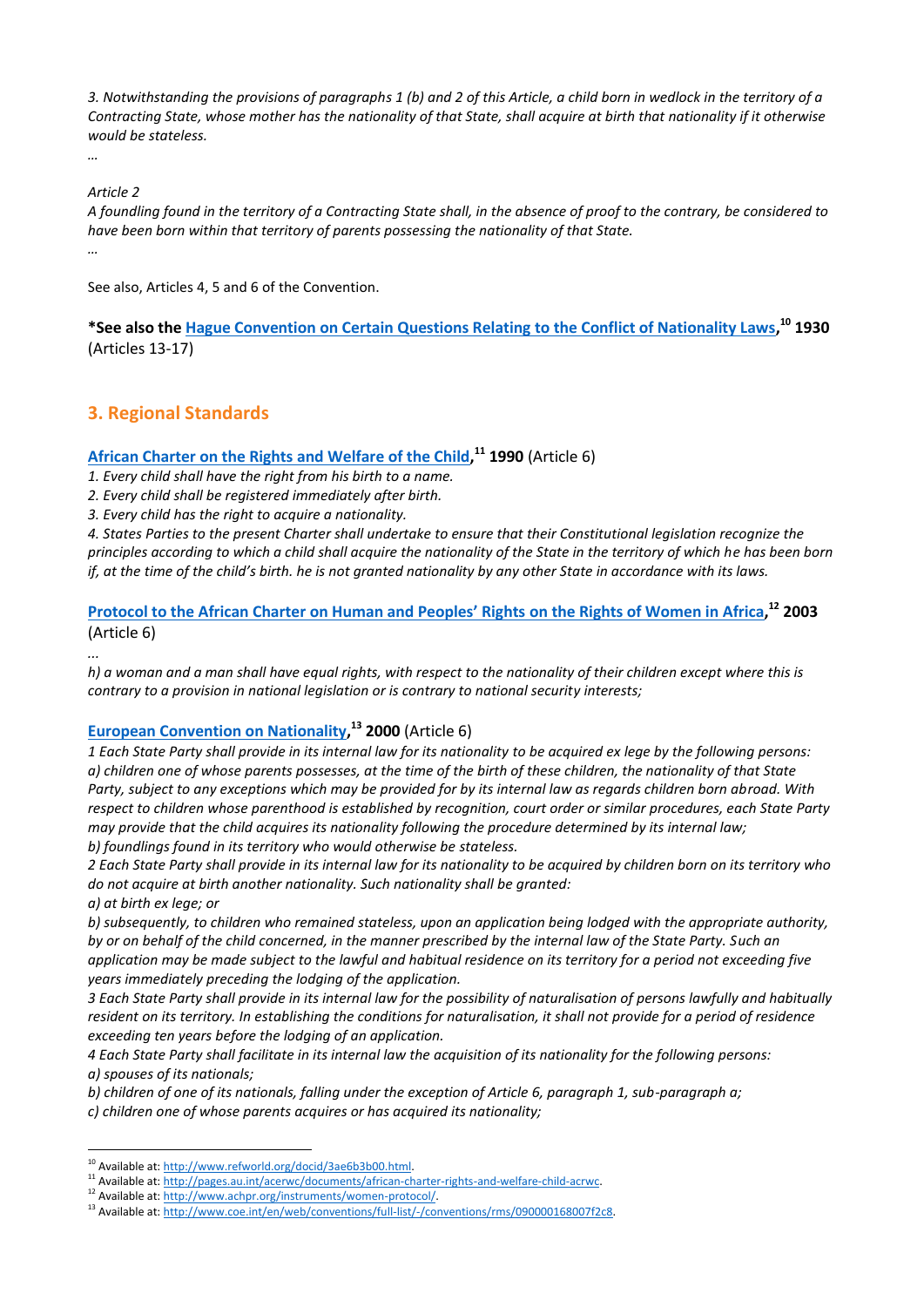*d) children adopted by one of its nationals;* 

*e) persons who were born on its territory and reside there lawfully and habitually; f) persons who are lawfully and habitually resident on its territory for a period of time beginning before the age of 18, that period to be determined by the internal law of the State Party concerned; g) stateless persons and recognised refugees lawfully and habitually resident on its territory.* 

See also, Article 7 on Loss of nationality ex lege or at the initiative of a State Party

**[Council of Europe Convention on the Avoidance of Statelessness in relation to State Succession,](http://www.coe.int/en/web/conventions/full-list/-/conventions/rms/0900001680083747) <sup>14</sup> 2009**  (Article 10)

*A State concerned shall grant its nationality at birth to a child born following State succession on its territory to a parent who, at the time of State succession, had the nationality of the predecessor State if that child would otherwise be stateless.*

# **[American Declaration of the Rights and Duties of Man,](https://www.cidh.oas.org/Basicos/English/Basic2.American%20Declaration.htm) <sup>15</sup> 1948** (Article XIX)

*Every person has the right to the nationality to which he is entitled by law and to change it, if he so wishes, for the nationality of any other country that is willing to grant it to him.*

# **[American Convention on Human Rights,](https://www.oas.org/dil/treaties_B-32_American_Convention_on_Human_Rights.htm) <sup>16</sup> 1969** (Article 20)

*1. Every person has the right to a nationality.*

*2. Every person has the right to the nationality of the state in whose territory he was born if he does not have the right to any other nationality.*

*3. No one shall be arbitrarily deprived of his nationality or of the right to change it*

# **[Arab Charter on Human Rights,](http://www.refworld.org/docid/3ae6b38540.html) <sup>17</sup> 2004** (Article 29)

*1. Everyone has the right to nationality. No one shall be arbitrarily or unlawfully deprived of his nationality.*

*2. States parties shall take such measures as they deem appropriate, in accordance with their domestic laws on nationality, to allow a child to acquire the mother's nationality, having due regard, in all cases, to the best interests of the child.*

*3. Non one shall be denied the right to acquire another nationality, having due regard for the domestic legal procedures in his country.*

# **[Commonwealth of Independent States Convention on Human Rights and Fundamental Freedoms,](http://www.refworld.org/docid/49997ae32c.html) <sup>18</sup> 1995** (Article 24)

*1. Everyone shall have the right to citizenship.*

*2. No one shall be arbitrarily deprived of his citizenship or of the right to change it.*

# **[Covenant on the Rights of the Child in Islam,](http://www.refworld.org/docid/44eaf0e4a.html) <sup>19</sup> 2005** (Article 7)

*A child shall, from birth, have right to a good name, to be registered with authorities concerned, to have his nationality determined and to know his/her parents, all his/her relatives and foster mother.*

*States Parties to the Covenant shall safeguard the elements of the child's identity, including his/her name, nationality, and family relations in accordance with their domestic laws and shall make every effort to resolve the issue of statelessness for any child born on their territories or to any of their citizens outside their territory.*

*The child of unknown descent or who is legally assimilated to this status shall have the right to guardianship and care but without adoption. He shall have a right to a name, title and nationality.*

**.** 

<sup>&</sup>lt;sup>14</sup> Available at[: http://www.coe.int/en/web/conventions/full-list/-/conventions/rms/0900001680083747.](http://www.coe.int/en/web/conventions/full-list/-/conventions/rms/0900001680083747)

<sup>15</sup> Available at: https://www.cidh.oas.org/Basicos/English/Basic2.American%20Declaration.htm.

<sup>16</sup> Available at: https://www.oas.org/dil/treaties\_B-32\_American\_Convention\_on\_Human\_Rights.htm.

<sup>17</sup> Available at[: http://www.refworld.org/docid/3ae6b38540.html.](http://www.refworld.org/docid/3ae6b38540.html)

<sup>&</sup>lt;sup>18</sup> Available at[: http://www.refworld.org/docid/49997ae32c.html.](http://www.refworld.org/docid/49997ae32c.html)

<sup>&</sup>lt;sup>19</sup> Available at[: http://www.refworld.org/docid/44eaf0e4a.html.](http://www.refworld.org/docid/44eaf0e4a.html)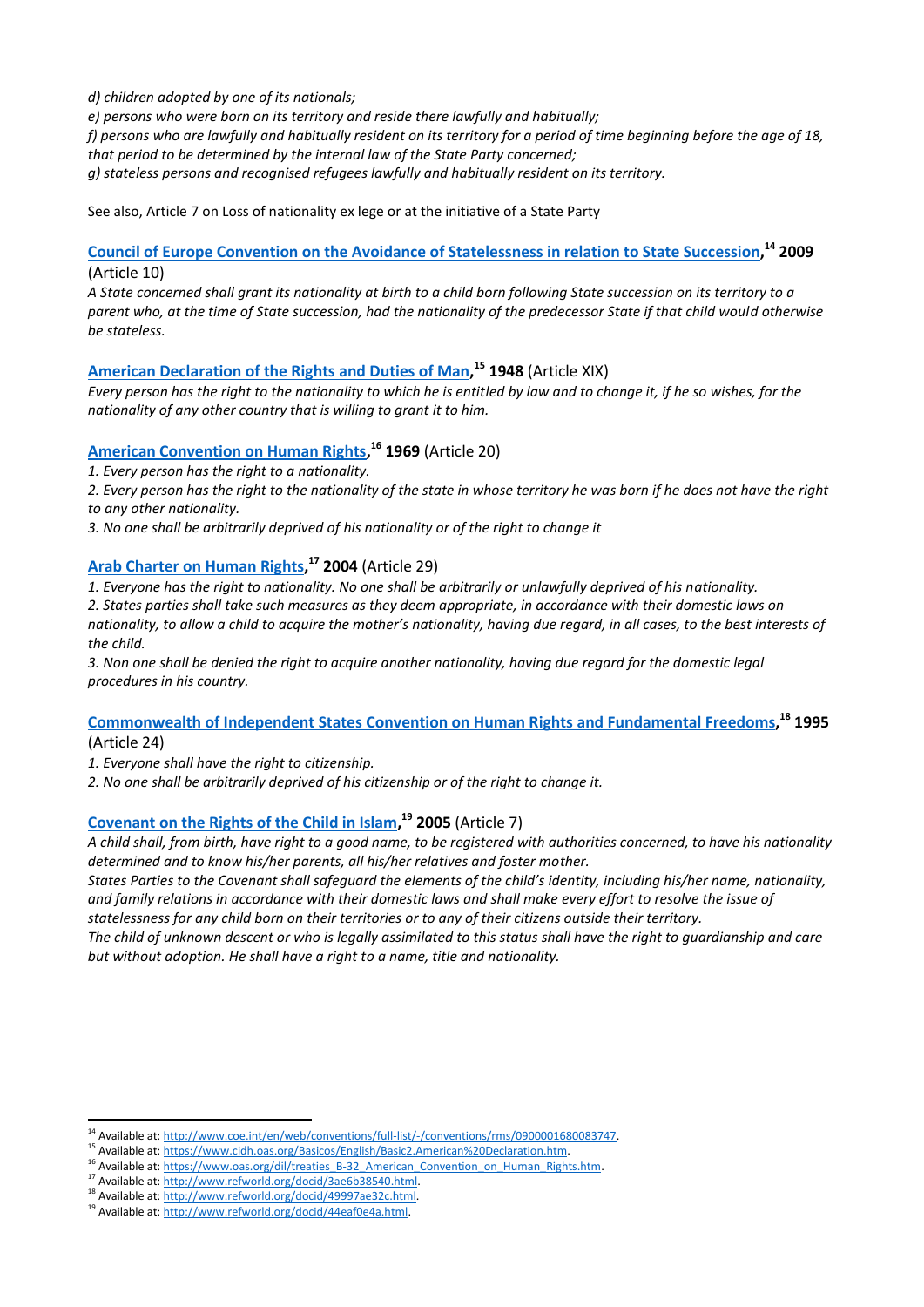# **Recommendations of Treaty Bodies, UPR and Special Procedures**

# **1. Right to acquire a nationality**

# **Committee on the Elimination of Racial Discrimination**

[General Recommendation No. 30: Discrimination Against Non-Citizens](http://tbinternet.ohchr.org/_layouts/treatybodyexternal/Download.aspx?symbolno=INT%2fCERD%2fGEC%2f7502&Lang=en)<sup>20</sup>

*IV. Access to citizenship*

*…*

*16. Reduce statelessness, in particular statelessness among children, by, for example, encouraging their parents to apply for citizenship on their behalf and allowing both parents to transmit their citizenship to their children; 17. Regularize the status of former citizens of predecessor States who now reside within the jurisdiction of the State party;*

# Czech Republic [CERD/C/CZE/CO/10-11](http://tbinternet.ohchr.org/_layouts/treatybodyexternal/Download.aspx?symbolno=CERD%2FC%2FCZE%2F10-11)<sup>21</sup>

*28. The Committee recommends that the State party take all measures necessary to ensure that stateless children born in the Czech Republic obtain citizenship of the State party and collect data on the stateless in the State party.*

# Italy [CERD/C/ITA/CO/16-18](http://tbinternet.ohchr.org/_layouts/treatybodyexternal/Download.aspx?symbolno=CERD/C/ITA/CO/16-18&Lang=En)<sup>22</sup>

*The Committee recommends that the State party take measures to facilitate access to citizenship for stateless Roma, Sinti and non-citizens who have lived in Italy for many years, and to pay due attention to and remove existing barriers. Bearing in mind the 1954 Convention relating to the status of Stateless Persons and 1961 Convention on the Reduction of Statelessness, the Committee also recommends that the State party take measures to reduce statelessness, in particular statelessness among Roma and Sinti children and children born in Italy.*

# Suriname [CERD/C/SUR/CO/13-15](http://tbinternet.ohchr.org/_layouts/treatybodyexternal/Download.aspx?symbolno=CERD%2FC%2FSUR%2FCO%2F13-15&Lang=en)<sup>23</sup>

*… the Committee recommends that the State party remove administrative barriers and discriminatory practices that currently prevent children born to foreign parents from acquiring nationality at birth and introduce safeguards to prevent statelessness and address discriminatory practices in the application of its 1975 Law on Nationality and Residence, as amended, particularly in the context of birth registration*

## **Human Rights Committee<sup>24</sup>**

## [General Comment No. 17: The Rights of the Child](http://tbinternet.ohchr.org/_layouts/treatybodyexternal/Download.aspx?symbolno=INT%2fCCPR%2fGEC%2f6623&Lang=en)<sup>25</sup>

*8. Special attention should also be paid, in the context of the protection to be granted to children, to the right of every child to acquire a nationality, as provided for in article 24, paragraph 3. While the purpose of this provision is to prevent a child from being afforded less protection by society and the State because he is stateless, it does not necessarily make it an obligation for States to give their nationality to every child born in their territory. However, States are required to adopt every appropriate measure, both internally and in cooperation with other States, to ensure that every child has a nationality when he is born. In this connection, no discrimination with regard to the acquisition of nationality should be admissible under internal law as between legitimate children and children born out of wedlock or of stateless parents or based on the nationality status of one or both of the parents. The measures adopted to ensure that children have a nationality should always be referred to in reports by States parties.*

## Estonia [CCPR/CO/77/EST](http://tbinternet.ohchr.org/_layouts/treatybodyexternal/Download.aspx?symbolno=CCPR%2FCO%2F77%2FEST&Lang=en)<sup>26</sup>

*The State party should seek to reduce the number of stateless persons, with priority for children, inter alia by encouraging their parents to apply for Estonian citizenship on their behalf and by promotion campaigns in schools. The State party is invited to reconsider its position as to the access to Estonian citizenship by persons who have taken the* 

**<sup>.</sup>** <sup>20</sup> Available at: http://tbinternet.ohchr.org/\_layouts/treatybodyexternal/Download.aspx?symbolno=INT%2fCERD%2fGEC%2f7502&Lang=en.

<sup>21</sup> Available at: http://tbinternet.ohchr.org/\_layouts/treatybodyexternal/Download.aspx?symbolno=CERD%2FC%2FCZE%2F10-11.

<sup>22</sup> Available at: http://tbinternet.ohchr.org/\_layouts/treatybodyexternal/Download.aspx?symbolno=CERD/C/ITA/CO/16-18&Lang=En.

<sup>23</sup> Available at: http://tbinternet.ohchr.org/\_layouts/treatybodyexternal/Download.aspx?symbolno=CERD%2FC%2FSUR%2FCO%2F13-15&Lang=en.

<sup>&</sup>lt;sup>24</sup> Monitors the International Covenant on Civil and Political Rights.

<sup>&</sup>lt;sup>25</sup> Available at[: http://tbinternet.ohchr.org/\\_layouts/treatybodyexternal/Download.aspx?symbolno=INT%2fCCPR%2fGEC%2f6623&Lang=en.](http://tbinternet.ohchr.org/_layouts/treatybodyexternal/Download.aspx?symbolno=INT%2fCCPR%2fGEC%2f6623&Lang=en)

<sup>&</sup>lt;sup>26</sup> Available at: http://tbinternet.ohchr.org/\_layouts/treatybodyexternal/Download.aspx?symbolno=CCPR%2FCO%2F77%2FEST&Lang=en.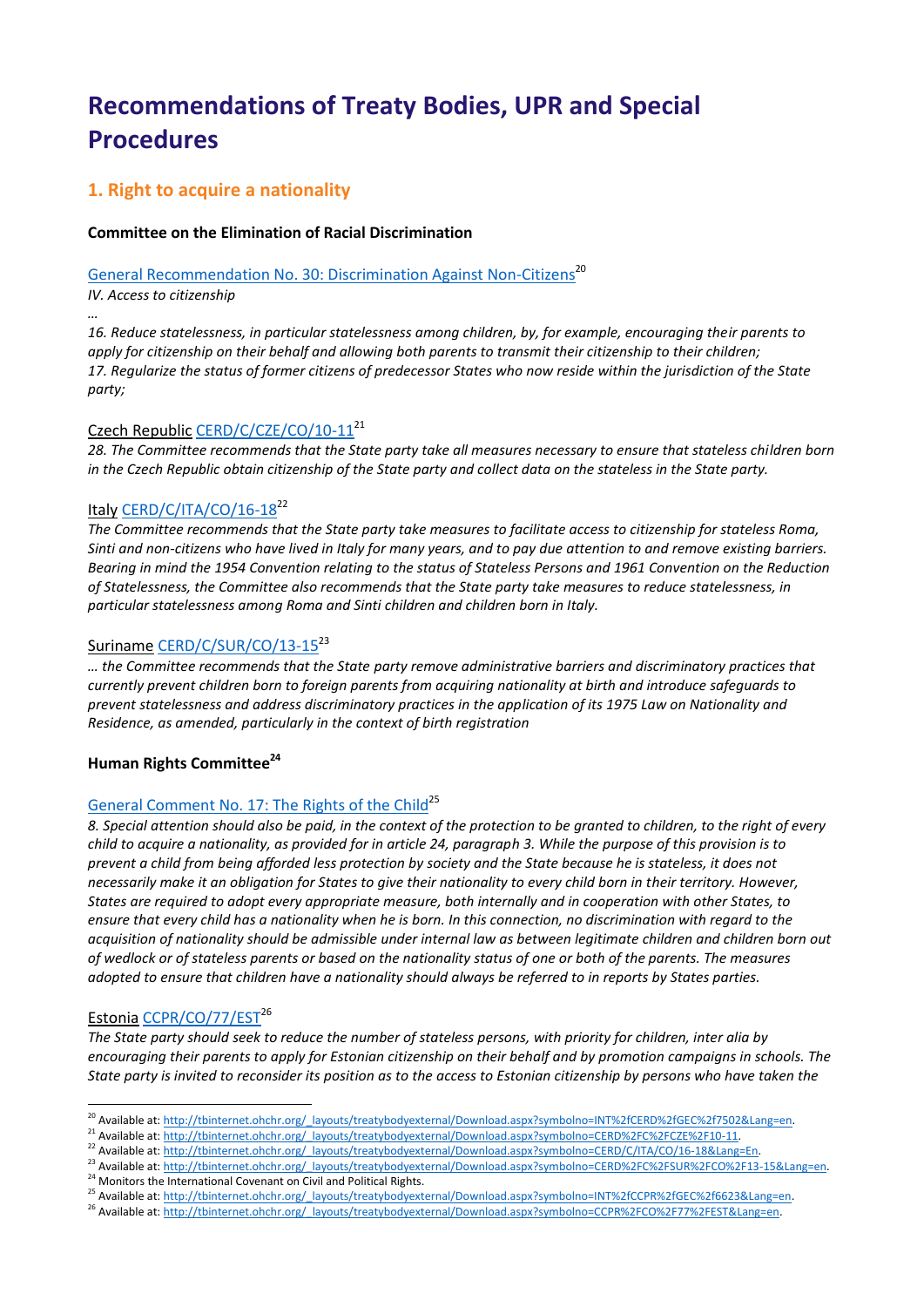*citizenship of another country during the period of transition and by stateless persons. The State party is also encouraged to conduct a study on the socio-economic consequences of statelessness in Estonia, including the issue of marginalization and exclusion (articles 24 and 26 of the Covenant).*

# Kuwait [CCPR/C/KWT/CO/2](http://tbinternet.ohchr.org/_layouts/treatybodyexternal/Download.aspx?symbolno=CCPR/C/KWT/CO/2&Lang=En)<sup>27</sup>

*The State party should guarantee the right of every child to acquire a nationality, in compliance with article 24, paragraph 3 of the Covenant, and end discrimination between men and women in the transmission of nationality. The State party should guarantee that applicants are officially informed of the reasons why they were denied Kuwaiti nationality, and should also implement a review procedure.*

# Mongolia [CCPR/C/MNG/CO/5](http://tbinternet.ohchr.org/_layouts/treatybodyexternal/Download.aspx?symbolno=CCPR/C/MNG/CO/5&Lang=En)<sup>28</sup>

*The State party should conduct a thorough analysis of its legal framework to identify the provisions that lead to statelessness, and implement immediate reforms to guarantee the right of all persons to receive a nationality, including for stateless children who were born on the territory of Mongolia to stateless parents. The State party should ensure respect for the six-month legal deadline for the finalization of this procedure.* 

## **Committee on Economic, Social and Cultural Rights**

# Djibouti [E/C.12/DJI/CO/1-2](http://tbinternet.ohchr.org/_layouts/treatybodyexternal/Download.aspx?symbolno=E/C.12/DJI/CO/1-2&Lang=en)<sup>29</sup>

*The Committee calls on the State party to revise the Djiboutian Nationality Code so that all children born in its territory who would otherwise be stateless can obtain Djiboutian nationality at birth.*

## Kuwait [E/C.12/KWT/CO/2](http://tbinternet.ohchr.org/_layouts/treatybodyexternal/Download.aspx?symbolno=E/C.12/KWT/CO/2&Lang=en)<sup>30</sup>

*The Committee recommends that the State party expedite the work entrusted in 2010 to the Central Body to review Bidoun claims for recognition of their status under the Law on Citizenship, and find a permanent solution to their status by 2015, in conformity with international law. The Committee also recommends that the State party: (a) Involve legal experts or judges in the citizenship review process to ensure that decisions are taken according to the relevant laws and standards, and to guarantee the right of individuals to be informed of the grounds of decisions taken* 

*and the right to appeal;* 

*(b) Accelerate the naturalization process for those who meet the legal requirements;* 

*(c) Ensure birth registration of children of stateless women, including those who are not registered with the Central Body, irrespective of the nationality of the father;* 

*(d) Expedite adoption by the National Assembly of the decision endorsed by the Central Body granting Bidouns access to socio-economic rights, and address the administrative obstacles to their effective access to services; and (e) Accede to the 1954 Convention relating to the Status of Stateless Persons and the 1961 Convention on the Reduction of Statelessness.*

#### **Committee on the Elimination of Discrimination against Women**

# Chile [CEDAW/C/CHL/CO/5-6](http://tbinternet.ohchr.org/_layouts/treatybodyexternal/Download.aspx?symbolno=CEDAW/C/CHL/CO/5-6&Lang=en)<sup>31</sup>

*27. The Committee encourages the State party to:* 

*(a) Review and amend its legislation to ensure that children of migrant women in an irregular situation, who are born in the State party, can acquire Chilean nationality at birth, whenever they are unable to transfer their nationality to the children, as recommended by the Committee on the Protection of the Rights of All Migrant Workers and Members of Their Families (CMW/C/CHL/CO/1, para. 33);*

# Denmark [CEDAW/C/DNK/CO/8](http://tbinternet.ohchr.org/_layouts/treatybodyexternal/Download.aspx?symbolno=CEDAW/C/DNK/CO/8&Lang=en)<sup>32</sup>

**.** 

*26. The Committee encourages the State party to ensure that its national citizenship legislation complies fully with the 1961 Convention on the Reduction of Statelessness, in particular by providing for the automatic granting of nationality to all children born in Denmark who would otherwise be stateless. In doing so, the State party should ensure that its procedures for addressing statelessness are timely and gender sensitive, in accordance with the Committee's general* 

<sup>&</sup>lt;sup>27</sup> Available at[: http://tbinternet.ohchr.org/\\_layouts/treatybodyexternal/Download.aspx?symbolno=CCPR/C/KWT/CO/2&Lang=En.](http://tbinternet.ohchr.org/_layouts/treatybodyexternal/Download.aspx?symbolno=CCPR/C/KWT/CO/2&Lang=En)

<sup>28</sup> Available at[: http://tbinternet.ohchr.org/\\_layouts/treatybodyexternal/Download.aspx?symbolno=CCPR/C/MNG/CO/5&Lang=En.](http://tbinternet.ohchr.org/_layouts/treatybodyexternal/Download.aspx?symbolno=CCPR/C/MNG/CO/5&Lang=En)

<sup>29</sup> Available at[: http://tbinternet.ohchr.org/\\_layouts/treatybodyexternal/Download.aspx?symbolno=E/C.12/DJI/CO/1-2&Lang=en.](http://tbinternet.ohchr.org/_layouts/treatybodyexternal/Download.aspx?symbolno=E/C.12/DJI/CO/1-2&Lang=en)

<sup>30</sup> Available at: http://tbinternet.ohchr.org/\_layouts/treatybodyexternal/Download.aspx?symbolno=E/C.12/KWT/CO/2&Lang=en.

<sup>31</sup> Available at[: http://tbinternet.ohchr.org/\\_layouts/treatybodyexternal/Download.aspx?symbolno=CEDAW/C/CHL/CO/5-6&Lang=en.](http://tbinternet.ohchr.org/_layouts/treatybodyexternal/Download.aspx?symbolno=CEDAW/C/CHL/CO/5-6&Lang=en)

<sup>32</sup> Available at[: http://tbinternet.ohchr.org/\\_layouts/treatybodyexternal/Download.aspx?symbolno=CEDAW/C/DNK/CO/8&Lang=en.](http://tbinternet.ohchr.org/_layouts/treatybodyexternal/Download.aspx?symbolno=CEDAW/C/DNK/CO/8&Lang=en)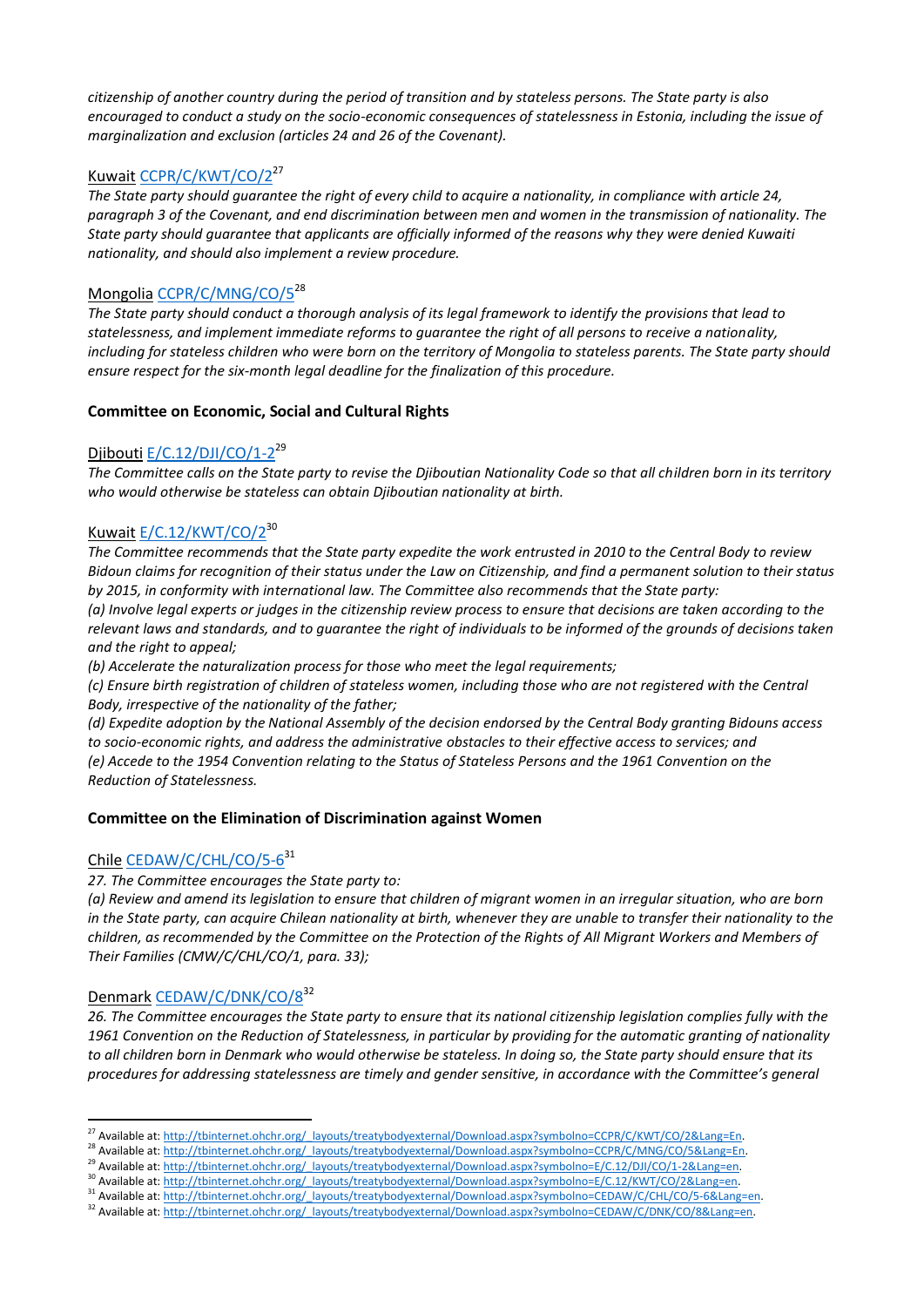*recommendation No. 32 on the gender-related dimensions of refugee status, asylum, nationality and statelessness of women.*

## Lithuania [CEDAW/C/LTU/CO/5](http://tbinternet.ohchr.org/_layouts/treatybodyexternal/Download.aspx?symbolno=CEDAW/C/LTU/CO/5&Lang=en)33

*The Committee encourages the State party to bring its national citizenship legislation in line with the 1961 Convention on the Reduction of Statelessness, in particular by providing for the automatic granting of nationality to all children born in Lithuania, including Roma children, who would otherwise be stateless.*

#### **Committee against Torture**

#### Czech Republic [CAT/C/CZE/CO/5](http://tbinternet.ohchr.org/_layouts/treatybodyexternal/Download.aspx?symbolno=CAT/C/CZE/CO/4-5&Lang=en)<sup>34</sup>

*The Committee recommends that the State party introduce the definition of statelessness in its legislation, establish procedures and mechanisms for the determination of the status of statelessness and create a central database on stateless persons in its territory. In order to avoid discrimination among different categories of stateless persons, the State party should review the provisions in the draft Citizenship Act relating to acquisition of nationality by children who would otherwise be stateless or who are born out of wedlock to foreign stateless mothers. In addition, the Committee recommends that stateless persons be provided with identification documents.*

# Estonia [CAT/C/EST/CO/5](http://tbinternet.ohchr.org/_layouts/treatybodyexternal/Download.aspx?symbolno=CAT/C/EST/CO/5&Lang=en)<sup>35</sup>

#### *The State party should:*

*(a) Adopt legal and practical measures to simplify and facilitate the naturalization and integration of stateless persons and non-citizens, including by revisiting the requirements for the granting of citizenship;*

*(b) Consider offering language courses free of charge to all non-citizens who wish to apply for Estonian citizenship; (c) Continue and enhance the efforts by the Citizenship and Migration Board to raise the awareness of parents whose children are eligible for naturalization through the simplified procedure of the requirements for citizenship, and consider granting automatic citizenship at birth, without previous registration by parents, to the children of non-citizen parents who do not acquire any other nationality;*

*(d) Ensure the effective implementation of the Integration Strategy and of the State Integration Programme for 2008– 2013, and extend the Programme beyond 2013;*

*(e) Despite the information provided by the State party regarding its decision not to ratify the 1954 Convention relating to the Status of Stateless Persons and the 1961 Convention on the reduction of statelessness, reconsider such ratification as a matter of priority.*

#### **Committee on Migrant Workers**

## Chile [CMW/C/CHL/CO/1](http://tbinternet.ohchr.org/_layouts/treatybodyexternal/Download.aspx?symbolno=CMW/C/CHL/CO/1&Lang=en)<sup>36</sup>

*33. The Committee encourages the State party to grant nationality to children who are born in Chile and whose parents are in an irregular situation, whenever parents are unable to transfer their nationality to the children. The Committee also encourages the State party to accede to the 1954 Convention relating to the Status of Stateless Persons and the 1961 Convention on the Reduction of Statelessness.*

# Colombia [CMW/C/COL/CO/1](http://tbinternet.ohchr.org/_layouts/treatybodyexternal/Download.aspx?symbolno=CMW/C/COL/CO/1&Lang=en)<sup>37</sup>

*30. The Committee recommends that the State party, in accordance with article 29 of the Convention, should ensure, both in law and in practice, the right of all children to have a name, to registration of their birth and to a nationality. The Committee urges the State party to complete as soon as possible the process of accession to the 1954 Convention relating to the Status of Stateless Persons and the 1961 Convention on the Reduction of Statelessness.*

#### Seychelles [CMW/C/SYC/CO/1](http://tbinternet.ohchr.org/_layouts/treatybodyexternal/Download.aspx?symbolno=INT/CMW/COC/SYC/21647&Lang=en)38

**.** 

*27. The State party should take appropriate measures to ensure the protection of children of migrant workers from statelessness.*

<sup>&</sup>lt;sup>33</sup> Available at: http://tbinternet.ohchr.org/\_layouts/treatybodyexternal/Download.aspx?symbolno=CEDAW/C/LTU/CO/5&Lang=en.

<sup>34</sup> Available at: http://tbinternet.ohchr.org/\_layouts/treatybodyexternal/Download.aspx?symbolno=CAT/C/CZE/CO/4-5&Lang=en.

<sup>35</sup> Available at: http://tbinternet.ohchr.org/\_layouts/treatybodyexternal/Download.aspx?symbolno=CAT/C/EST/CO/5&Lang=en.

<sup>36</sup> Available at[: http://tbinternet.ohchr.org/\\_layouts/treatybodyexternal/Download.aspx?symbolno=CMW/C/CHL/CO/1&Lang=en.](http://tbinternet.ohchr.org/_layouts/treatybodyexternal/Download.aspx?symbolno=CMW/C/CHL/CO/1&Lang=en)

<sup>37</sup> Available at[: http://tbinternet.ohchr.org/\\_layouts/treatybodyexternal/Download.aspx?symbolno=CMW/C/COL/CO/1&Lang=en.](http://tbinternet.ohchr.org/_layouts/treatybodyexternal/Download.aspx?symbolno=CMW/C/COL/CO/1&Lang=en)

<sup>38</sup> Available at: http://tbinternet.ohchr.org/\_layouts/treatybodyexternal/Download.aspx?symbolno=INT/CMW/COC/SYC/21647&Lang=en.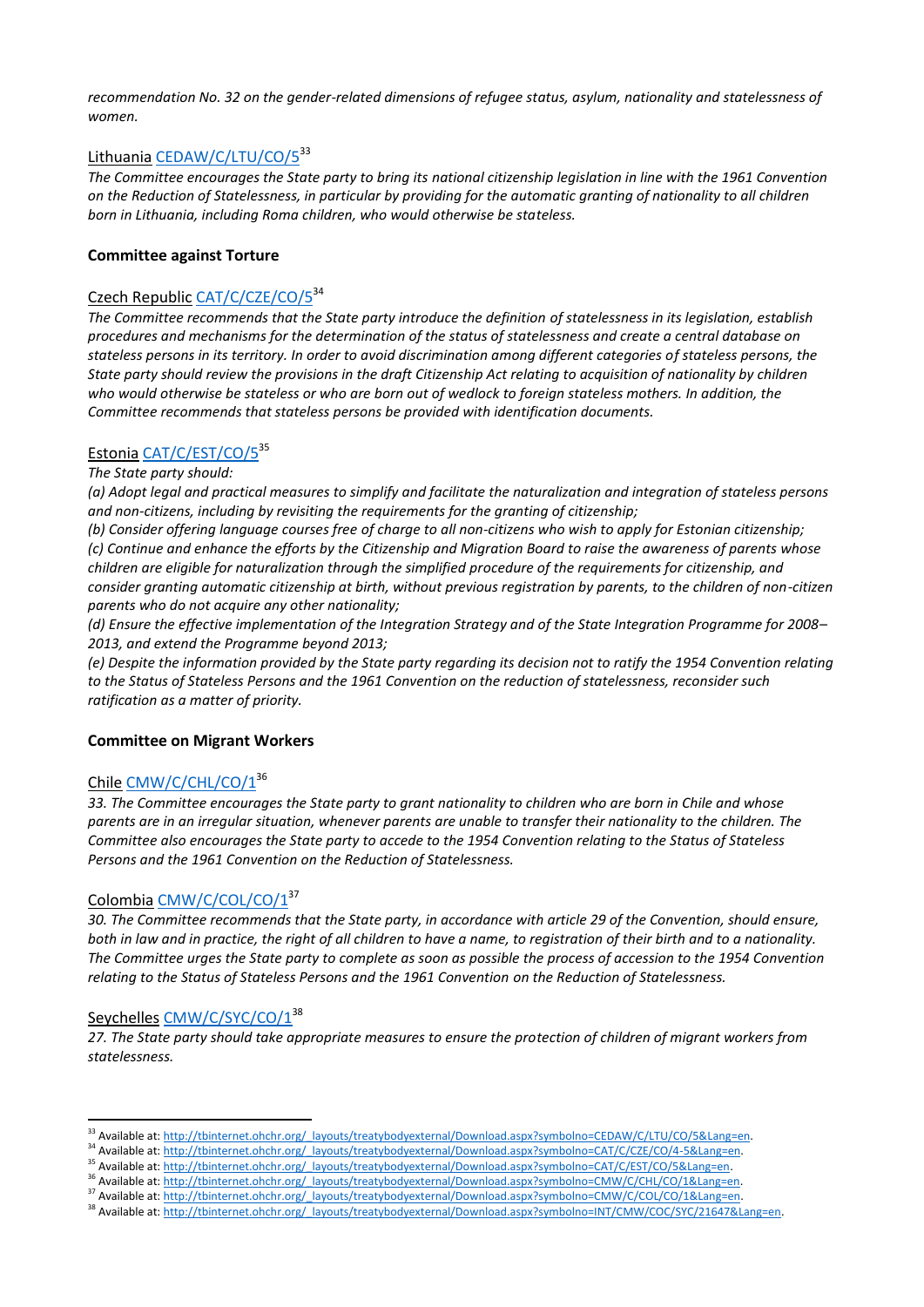#### **Universal Periodic Review**

# [Barbados](http://www.upr-info.org/database/index.php?limit=0&f_SUR=15&f_SMR=All&order=&orderDir=ASC&orderP=true&f_Issue=All&searchReco=&resultMax=300&response=&action_type=&session=&SuRRgrp=&SuROrg=&SMRRgrp=&SMROrg=&pledges=RecoOnly)<sup>39</sup>

*Reform national legislation to enable mothers with Barbadian nationality to confer their nationality to their children born abroad (Ecuador)* 

#### [Dominican Republic](http://www.upr-info.org/database/index.php?limit=0&f_SUR=49&f_SMR=All&order=&orderDir=ASC&orderP=true&f_Issue=All&searchReco=&resultMax=300&response=&action_type=&session=&SuRRgrp=&SuROrg=&SMRRgrp=&SMROrg=&pledges=RecoOnly)<sup>40</sup>

*Strengthen measures to guarantee the right to a nationality and include necessary safeguards to prevent statelessness of those born in the territory of the Dominican Republic (Argentina)*

## [Luxembourg](http://www.upr-info.org/database/index.php?limit=0&f_SUR=100&f_SMR=All&order=&orderDir=ASC&orderP=true&f_Issue=All&searchReco=&resultMax=100&response=&action_type=&session=&SuRRgrp=&SuROrg=&SMRRgrp=&SMROrg=&pledges=RecoOnly)<sup>41</sup>

*Take the necessary measures to ensure that all persons born in Luxembourg obtain a nationality if otherwise they would become stateless, and regardless of the immigration status of their parents (Mexico)*

#### [Tonga](http://www.upr-info.org/database/index.php?limit=0&f_SUR=176&f_SMR=All&order=&orderDir=ASC&orderP=true&f_Issue=All&searchReco=&resultMax=300&response=&action_type=&session=&SuRRgrp=&SuROrg=&SMRRgrp=&SMROrg=&pledges=RecoOnly)<sup>42</sup>

*Reform the Nationality Act to include safeguards against statelessness, so that children born in Tonga's territory, who would otherwise be stateless, can acquire Tongan nationality (Slovakia)*

#### **Special Procedures of the Human Rights Council**

Special Rapporteur on extreme poverty and human rights: Mission to Namibia[, A/HRC/23/36/Add.1](http://ap.ohchr.org/documents/dpage_e.aspx?si=A/HRC/23/36/Add.1)<sup>43</sup> *… (e) Ensure that every child under its jurisdiction enjoys the right to acquire a nationality; accede to the 1954 Convention relating to the Status of Stateless Persons and the 1961 Convention on the Reduction of Statelessness;*

#### Special Rapporteur on Myanmar, [A/HRC/25/64](http://www.ohchr.org/EN/HRBodies/HRC/RegularSessions/Session25/Documents/A-HRC-25-64_en.doc)<sup>44</sup>

*83…(f) Bring the Citizenship Act into line with international standards, by providing for objective criteria in the granting of citizenship that comply with the principle of non-discrimination, such as birth in the territory and descent (with citizenship being passed through a parent who is a citizen);* 

*(g) Ensure that all children who are born in Myanmar and who do not have a right to the nationality of another State are able to acquire Myanmar citizenship, A/HRC/25/64 21 regardless of the status of their parents, and provide for naturalization under a revised citizenship law.*

# **2. Prohibition of gender and other forms of discrimination**

#### **Committee on the Elimination of Racial Discrimination**

#### [General Recommendation No. 27: Discrimination Against Roma](http://tbinternet.ohchr.org/_layouts/treatybodyexternal/Download.aspx?symbolno=INT%2fCERD%2fGEC%2f7499&Lang=en)<sup>45</sup>

*4. To ensure that legislation regarding citizenship and naturalization does not discriminate against members of Roma communities.*

#### General Comment 34 on Racial [discrimination against people of African descent](http://tbinternet.ohchr.org/_layouts/treatybodyexternal/Download.aspx?symbolno=CERD%2fC%2fGC%2f34&Lang=en)<sup>46</sup>

*47. Ensure that legislation regarding citizenship and naturalization does not discriminate against people of African* 

1 <sup>39</sup> For this and other recommendations received by Barbados, please see[: http://www.upr-](http://www.upr-info.org/database/index.php?limit=0&f_SUR=15&f_SMR=All&order=&orderDir=ASC&orderP=true&f_Issue=All&searchReco=&resultMax=300&response=&action_type=&session=&SuRRgrp=&SuROrg=&SMRRgrp=&SMROrg=&pledges=RecoOnly)

<sup>41</sup> For this and other recommendations received by Luxembourg, please see[: http://www.upr-](http://www.upr-info.org/database/index.php?limit=0&f_SUR=100&f_SMR=All&order=&orderDir=ASC&orderP=true&f_Issue=All&searchReco=&resultMax=100&response=&action_type=&session=&SuRRgrp=&SuROrg=&SMRRgrp=&SMROrg=&pledges=RecoOnly)

[info.org/database/index.php?limit=0&f\\_SUR=15&f\\_SMR=All&order=&orderDir=ASC&orderP=true&f\\_Issue=All&searchReco=&resultMax=300&resp](http://www.upr-info.org/database/index.php?limit=0&f_SUR=15&f_SMR=All&order=&orderDir=ASC&orderP=true&f_Issue=All&searchReco=&resultMax=300&response=&action_type=&session=&SuRRgrp=&SuROrg=&SMRRgrp=&SMROrg=&pledges=RecoOnly) [onse=&action\\_type=&session=&SuRRgrp=&SuROrg=&SMRRgrp=&SMROrg=&pledges=RecoOnly.](http://www.upr-info.org/database/index.php?limit=0&f_SUR=15&f_SMR=All&order=&orderDir=ASC&orderP=true&f_Issue=All&searchReco=&resultMax=300&response=&action_type=&session=&SuRRgrp=&SuROrg=&SMRRgrp=&SMROrg=&pledges=RecoOnly) 

<sup>&</sup>lt;sup>40</sup> For this and other recommendations received by the Dominican Republic, please see: [http://www.upr-](http://www.upr-info.org/database/index.php?limit=0&f_SUR=49&f_SMR=All&order=&orderDir=ASC&orderP=true&f_Issue=All&searchReco=&resultMax=300&response=&action_type=&session=&SuRRgrp=&SuROrg=&SMRRgrp=&SMROrg=&pledges=RecoOnly)

[info.org/database/index.php?limit=0&f\\_SUR=49&f\\_SMR=All&order=&orderDir=ASC&orderP=true&f\\_Issue=All&searchReco=&resultMax=300&resp](http://www.upr-info.org/database/index.php?limit=0&f_SUR=49&f_SMR=All&order=&orderDir=ASC&orderP=true&f_Issue=All&searchReco=&resultMax=300&response=&action_type=&session=&SuRRgrp=&SuROrg=&SMRRgrp=&SMROrg=&pledges=RecoOnly) [onse=&action\\_type=&session=&SuRRgrp=&SuROrg=&SMRRgrp=&SMROrg=&pledges=RecoOnly.](http://www.upr-info.org/database/index.php?limit=0&f_SUR=49&f_SMR=All&order=&orderDir=ASC&orderP=true&f_Issue=All&searchReco=&resultMax=300&response=&action_type=&session=&SuRRgrp=&SuROrg=&SMRRgrp=&SMROrg=&pledges=RecoOnly) 

[info.org/database/index.php?limit=0&f\\_SUR=100&f\\_SMR=All&order=&orderDir=ASC&orderP=true&f\\_Issue=All&searchReco=&resultMax=100&res](http://www.upr-info.org/database/index.php?limit=0&f_SUR=100&f_SMR=All&order=&orderDir=ASC&orderP=true&f_Issue=All&searchReco=&resultMax=100&response=&action_type=&session=&SuRRgrp=&SuROrg=&SMRRgrp=&SMROrg=&pledges=RecoOnly) [ponse=&action\\_type=&session=&SuRRgrp=&SuROrg=&SMRRgrp=&SMROrg=&pledges=RecoOnly.](http://www.upr-info.org/database/index.php?limit=0&f_SUR=100&f_SMR=All&order=&orderDir=ASC&orderP=true&f_Issue=All&searchReco=&resultMax=100&response=&action_type=&session=&SuRRgrp=&SuROrg=&SMRRgrp=&SMROrg=&pledges=RecoOnly) 

<sup>&</sup>lt;sup>42</sup> For this and other recommendations received by Tonga, please see[: http://www.upr-](http://www.upr-info.org/database/index.php?limit=0&f_SUR=176&f_SMR=All&order=&orderDir=ASC&orderP=true&f_Issue=All&searchReco=&resultMax=300&response=&action_type=&session=&SuRRgrp=&SuROrg=&SMRRgrp=&SMROrg=&pledges=RecoOnly)

[info.org/database/index.php?limit=0&f\\_SUR=176&f\\_SMR=All&order=&orderDir=ASC&orderP=true&f\\_Issue=All&searchReco=&resultMax=300&res](http://www.upr-info.org/database/index.php?limit=0&f_SUR=176&f_SMR=All&order=&orderDir=ASC&orderP=true&f_Issue=All&searchReco=&resultMax=300&response=&action_type=&session=&SuRRgrp=&SuROrg=&SMRRgrp=&SMROrg=&pledges=RecoOnly) ponse=&action\_type=&session=&SuRRgrp=&SuROrg=&SMRRgrp=&SMROrg=&pledges=RecoOnly.

Available at[: http://ap.ohchr.org/documents/dpage\\_e.aspx?si=A/HRC/23/36/Add.1.](http://ap.ohchr.org/documents/dpage_e.aspx?si=A/HRC/23/36/Add.1)

<sup>44</sup> Available at: http://www.ohchr.org/EN/HRBodies/HRC/RegularSessions/Session25/Documents/A-HRC-25-64\_en.doc.

<sup>45</sup> Available at[: http://tbinternet.ohchr.org/\\_layouts/treatybodyexternal/Download.aspx?symbolno=INT%2fCERD%2fGEC%2f7499&Lang=en.](http://tbinternet.ohchr.org/_layouts/treatybodyexternal/Download.aspx?symbolno=INT%2fCERD%2fGEC%2f7499&Lang=en) 

<sup>&</sup>lt;sup>46</sup> Available at: http://tbinternet.ohchr.org/\_layouts/treatybodyexternal/Download.aspx?symbolno=CERD%2fC%2fGC%2f34&Lang=en.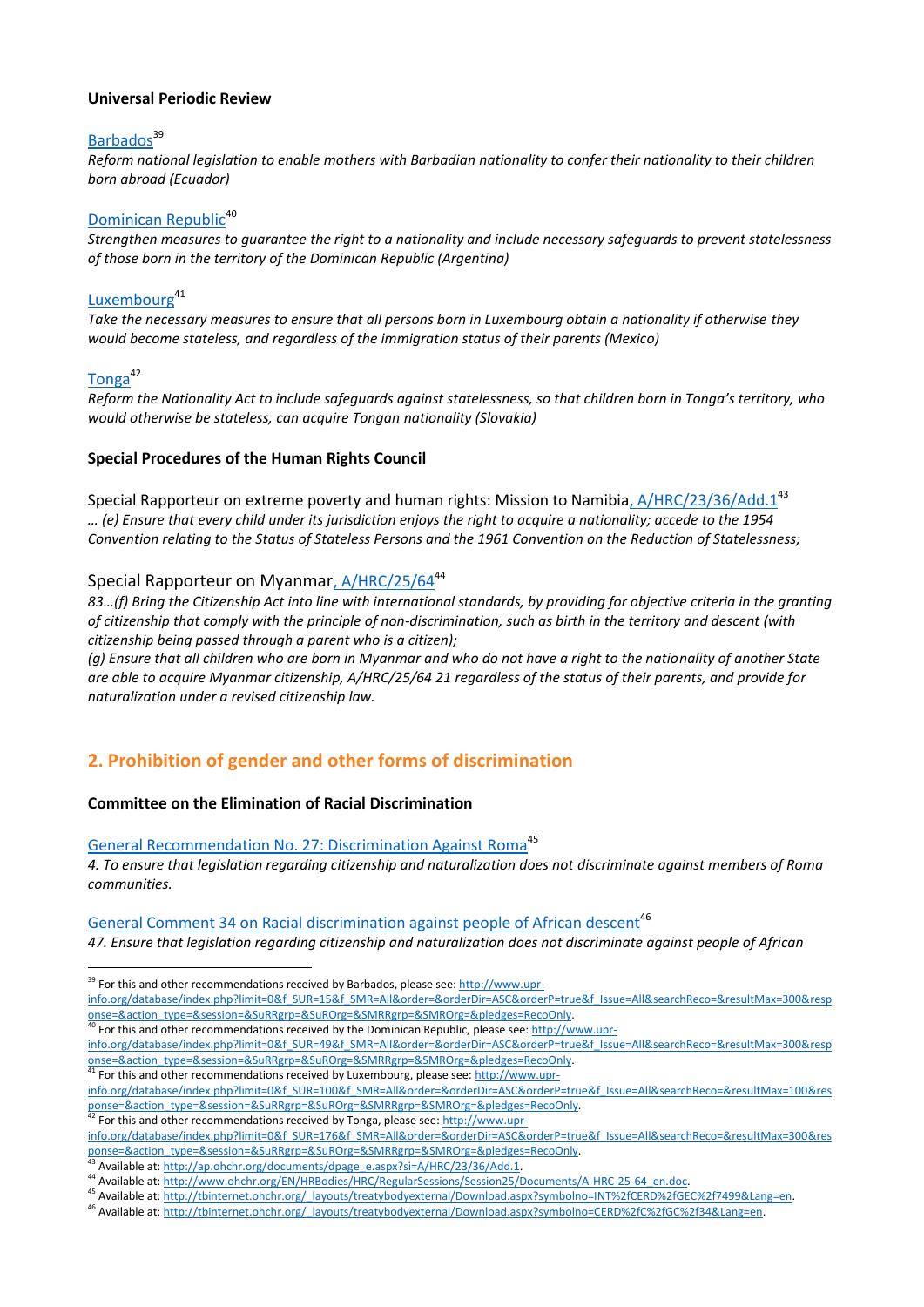*descent and pay sufficient attention to possible barriers to naturalization that may exist for long-term or permanent residents of African descent.*

# Oman [CERD/C/OMN/CO/1](http://tbinternet.ohchr.org/_layouts/treatybodyexternal/Download.aspx?symbolno=CERD/C/OMN/CO/1&Lang=en)<sup>47</sup>

*Bearing in mind general recommendation 30 (2004) on non-citizens, the Committee urges the State party to review its legislation on the acquisition of Omani nationality in order to ensure that both parents are allowed to transmit their citizenship to their children. In addition, the Committee recommends that the State party accede to the 1954 Convention relating to the Status of Stateless Persons and to the 1961 Convention on the Reduction of Statelessness.*

# Qatar [CERD/C/QAT/13-16](http://tbinternet.ohchr.org/_layouts/treatybodyexternal/Download.aspx?symbolno=CERD/C/QAT/CO/13-16&Lang=en)<sup>48</sup>

*Recalling its general recommendation No. 30 (2005) on discrimination against non-citizens and especially its paragraph 16 on reducing statelessness and in particular among children, the Committee recommends that the State party revise its nationality laws to allow Qatari women to transmit their citizenship to their children without discrimination.*

# **Human Rights Committee<sup>49</sup>**

# [General Comment No. 28: Equality of rights Between Men and Women](http://tbinternet.ohchr.org/_layouts/treatybodyexternal/Download.aspx?symbolno=CCPR%2fC%2f21%2fRev.1%2fAdd.10&Lang=en)<sup>50</sup>

*25. To fulfil their obligations under article 23, paragraph 4, States parties must ensure that the matrimonial regime contains equal rights and obligations for both spouses with regard to the custody and care of children, the children's religious and moral education, the capacity to transmit to children the parent's nationality, and the ownership or administration of property, whether common property or property in the sole ownership of either spouse. … Also, States parties should ensure that no sex-based discrimination occurs in respect of the acquisition or loss of nationality by reason of marriage, of residence rights, and of the right of each spouse to retain the use of his or her original family name or to participate on an equal basis in the choice of a new family name.*

# Kenya [CCPR/C/KEN/CO/3](http://tbinternet.ohchr.org/_layouts/treatybodyexternal/Download.aspx?symbolno=CCPR/C/KEN/CO/3&Lang=en)<sup>51</sup>

*The State party should adopt necessary programmes and budgetary measures to ensure universal birth registration at an early stage in the life of all children born in the territory of the State party. The State party should also ensure that the rights and entitlements of all children of Nubian descent, and other children in a similar situation, to citizenship and national identity cards are fully respected.* 

## Mauritania [CCPR/C/MRT/CO/1](http://tbinternet.ohchr.org/_layouts/treatybodyexternal/Download.aspx?symbolno=CCPR%2fC%2fMRT%2fCO%2f1&Lang=en)<sup>52</sup>

*The State party should review its Nationality Code to allow Mauritanian women to transmit their nationality on an equal footing with men and the 2001 Personal Status Code to remove the provisions that discriminate against women.*

## Nepal [CCPR/C/NPL/CO/2](http://tbinternet.ohchr.org/_layouts/treatybodyexternal/Download.aspx?symbolno=CCPR/C/NPL/CO/2&Lang=en)<sup>53</sup>

*The State party should amend the Birth, Death and Other Personal Incidents Registration Act to ensure the birth registration of all children born on its territory, and establish an efficient birth registration system that is free of charge at all stages . It should also continue to strengthen efforts to remove barriers, particularly for women and those living in rural areas, to access citizenship certificates and birth registrations. The State party should ensure that citizenship provisions of the new Constitution guarantee the equal right of women to acquire, transfer and retain citizenship.*

## **Committee on Economic, Social and Cultural Rights**

# Madagascar [E/C.12/MDG/CO/2](http://tbinternet.ohchr.org/_layouts/treatybodyexternal/Download.aspx?symbolno=E/C.12/MDG/CO/2&Lang=en)<sup>54</sup>

**.** 

*The Committee urges the State party to adopt revised legislation, so as to guarantee Malagasy nationality to children born to a mother of Malagasy nationality and a father of foreign nationality, on an equal footing to children born to a Malagasy father and a mother of foreign origin.* 

<sup>&</sup>lt;sup>47</sup> Available at: http://tbinternet.ohchr.org/\_layouts/treatybodyexternal/Download.aspx?symbolno=CERD/C/OMN/CO/1&Lang=en.

<sup>48</sup> Available at[: http://tbinternet.ohchr.org/\\_layouts/treatybodyexternal/Download.aspx?symbolno=CERD/C/QAT/CO/13-16&Lang=en.](http://tbinternet.ohchr.org/_layouts/treatybodyexternal/Download.aspx?symbolno=CERD/C/QAT/CO/13-16&Lang=en)

<sup>49</sup> Monitors the International Covenant on Civil and Political Rights.

<sup>50</sup> Available at[: http://tbinternet.ohchr.org/\\_layouts/treatybodyexternal/Download.aspx?symbolno=CCPR%2fC%2f21%2fRev.1%2fAdd.10&Lang=en.](http://tbinternet.ohchr.org/_layouts/treatybodyexternal/Download.aspx?symbolno=CCPR%2fC%2f21%2fRev.1%2fAdd.10&Lang=en) 

<sup>51</sup> Available at: http://tbinternet.ohchr.org/\_layouts/treatybodyexternal/Download.aspx?symbolno=CCPR/C/KEN/CO/3&Lang=en.

<sup>52</sup> Available at[: http://tbinternet.ohchr.org/\\_layouts/treatybodyexternal/Download.aspx?symbolno=CCPR%2fC%2fMRT%2fCO%2f1&Lang=en.](http://tbinternet.ohchr.org/_layouts/treatybodyexternal/Download.aspx?symbolno=CCPR%2fC%2fMRT%2fCO%2f1&Lang=en) 

<sup>53</sup> Available at[: http://tbinternet.ohchr.org/\\_layouts/treatybodyexternal/Download.aspx?symbolno=CCPR/C/NPL/CO/2&Lang=en.](http://tbinternet.ohchr.org/_layouts/treatybodyexternal/Download.aspx?symbolno=CCPR/C/NPL/CO/2&Lang=en) 

<sup>54</sup> Available at[: http://tbinternet.ohchr.org/\\_layouts/treatybodyexternal/Download.aspx?symbolno=E/C.12/MDG/CO/2&Lang=en.](http://tbinternet.ohchr.org/_layouts/treatybodyexternal/Download.aspx?symbolno=E/C.12/MDG/CO/2&Lang=en)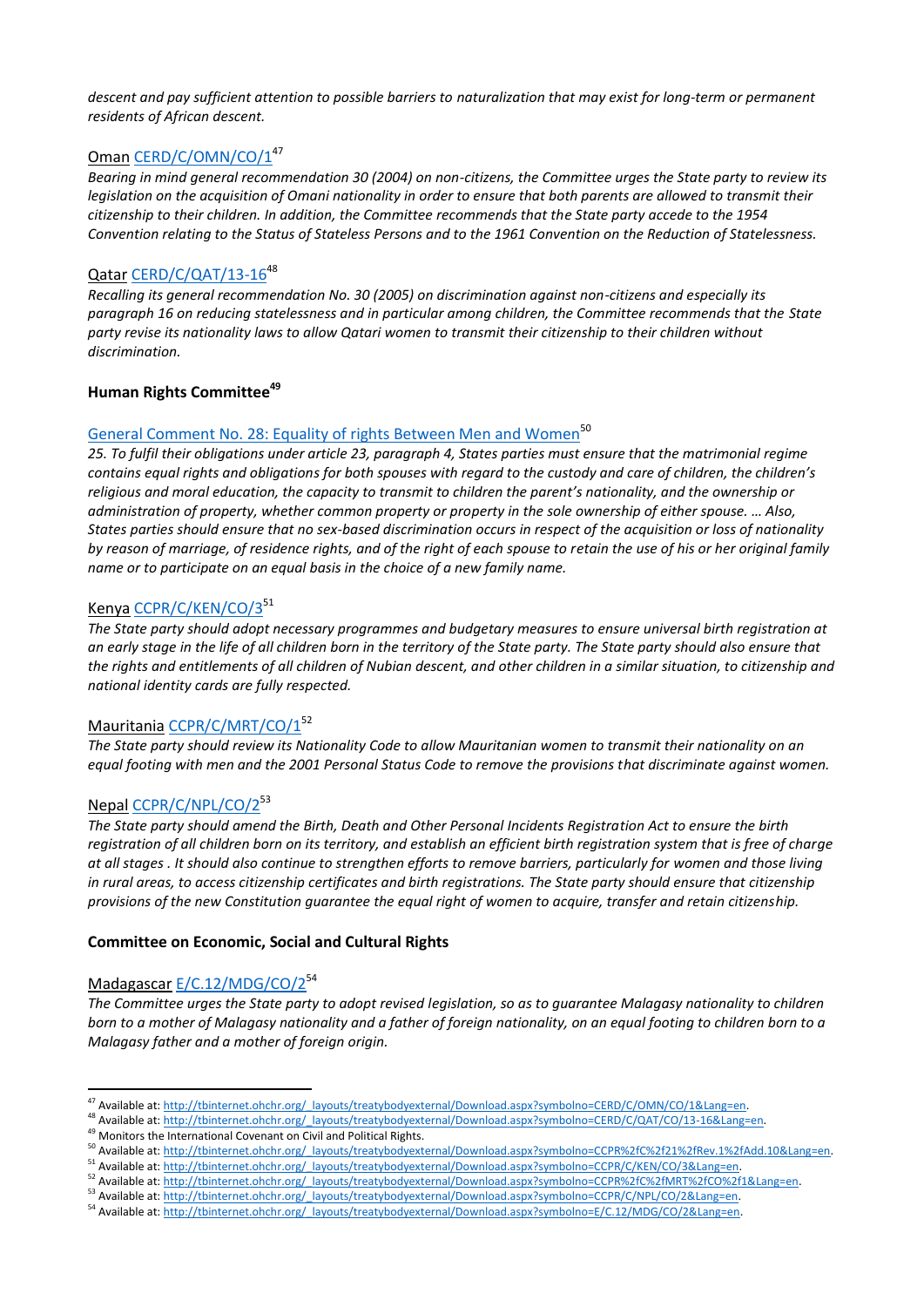# Monaco [E/C.12/MCO/CO/1](http://tbinternet.ohchr.org/_layouts/treatybodyexternal/Download.aspx?symbolno=E/C.12/MCO/CO/1&Lang=en)<sup>55</sup>

*17. The Committee encourages the State party to adopt legislation that provides for equality at law in respect of the transmission of nationality to children by Monegasque women, regardless of the manner in which nationality was acquired.*

## **Committee on the Elimination of Discrimination against Women**

## [General recommendation No. 32: On the gender-related dimensions of refugee status, asylum, nationality](http://tbinternet.ohchr.org/_layouts/treatybodyexternal/Download.aspx?symbolno=CEDAW/C/GC/32&Lang=en)  [and statelessness of women](http://tbinternet.ohchr.org/_layouts/treatybodyexternal/Download.aspx?symbolno=CEDAW/C/GC/32&Lang=en)<sup>56</sup>

*54. Nationality laws may discriminate directly or indirectly against women. Legislative provisions that appear gender neutral may in practice have a disproportionate and negative impact on the enjoyment of the right to nationality by women… Gender inequality persists in the nationality laws and practices of a significant number of countries and can lead to women becoming stateless. Gender inequality can also render children stateless when their mothers are prevented, on an equal basis with fathers, from transmitting their nationality to their children. In this way, discrimination against women can lead to a cycle of statelessness that can be perpetuated from generation to generation.*

*…* 

*58. Given the critical importance of nationality to the full participation of women in society, the significant number and nature of reservations made by some States parties to article 9 of the Convention undermine the object and purpose of the Convention. The rights to nationality and non-discrimination contained in many other international human rights instruments, which reinforce the equal right of women to nationality, also raise the question of the validity and legal effect of such reservations. The Committee notes with interest the trend towards the withdrawal or, at least, the narrowing of reservations to article 9 and the related tendency of States parties to introduce formal equality of men and women in nationality laws, thereby reducing the risk of discrimination against women and in particular of statelessness among women and their children.* 

*…*

*61. Article 9 (2) of the Convention requires States parties to ensure that women and men have equal rights to confer their nationality to their children. The non-fulfilment by States parties of their obligations under article 9 (2) places children at risk of statelessness. Nationality laws that grant nationality through paternal descent alone infringe article 9 (2) and may render children stateless if:* 

*(a) The father is stateless;* 

*(b) The laws of the father 's country do not permit him to confer nationality in certain circumstances, such as when the child is born abroad;* 

*(c) The father is unknown or not married to the mother at the time of the child's birth;* 

*(d) The father has been unable to fulfil administrative steps to confer his nationality or acquire proof of nationality for his children because, for example, he has died, has been forcibly separated from his family or cannot fulfil onerous documentation or other requirements;*

*(e) The father has been unwilling to fulfil administrative steps to confer his nationality or acquire proof of nationality for his children, for example if he has abandoned the family.* 

*62. Articles 1 to 3 of the Convention also support the right of women to benefit, on an equal basis with men, from naturalization for themselves and their spouses. Discrimination against women in this respect impedes the reduction of statelessness. The same holds true when women are unable to confer their nationality on their stateless spouses. It may also create further risks of statelessness in the case of children born out of such unions.* 

*63. In the light of the foregoing, the Committee recommends that States parties that have not already done so: (a) Review and withdraw their reservations to article 9 of the Convention because they are incompatible with the object and purpose of the Convention and thus impermissible under article 28 (2);*

*(b) Review and reform their nationality laws to ensure equality of women and men with regard to the acquisition, changing and retention of nationality and to enable women to transmit their nationality to their children and to their foreign spouses and to ensure that any obstacles to practical implementation of such laws are removed, in full compliance with articles 1 to 3 and 9 of the Convention;* 

*(c) Repeal laws stipulating the automatic acquisition of nationality upon marriage or automatic loss of a woman's nationality as a result of changes in the marital status or nationality of her husband;* 

*(d) Consider permitting dual nationality where women have married foreign men, and for the children born of such unions, especially in situations in which legal regimes providing for dual nationality may lead to statelessness; (e) Prevent statelessness through legislative provisions making the loss or renunciation of nationality contingent on possession or acquisition of another nationality, and allow reacquisition of nationality for women left stateless owing* 

<sup>1</sup> <sup>55</sup> Available at: http://tbinternet.ohchr.org/\_layouts/treatybodyexternal/Download.aspx?symbolno=E/C.12/MCO/CO/1&Lang=en.

<sup>56</sup> Available via: http://tbinternet.ohchr.org/\_layouts/treatybodyexternal/Download.aspx?symbolno=CEDAW/C/GC/32&Lang=en/.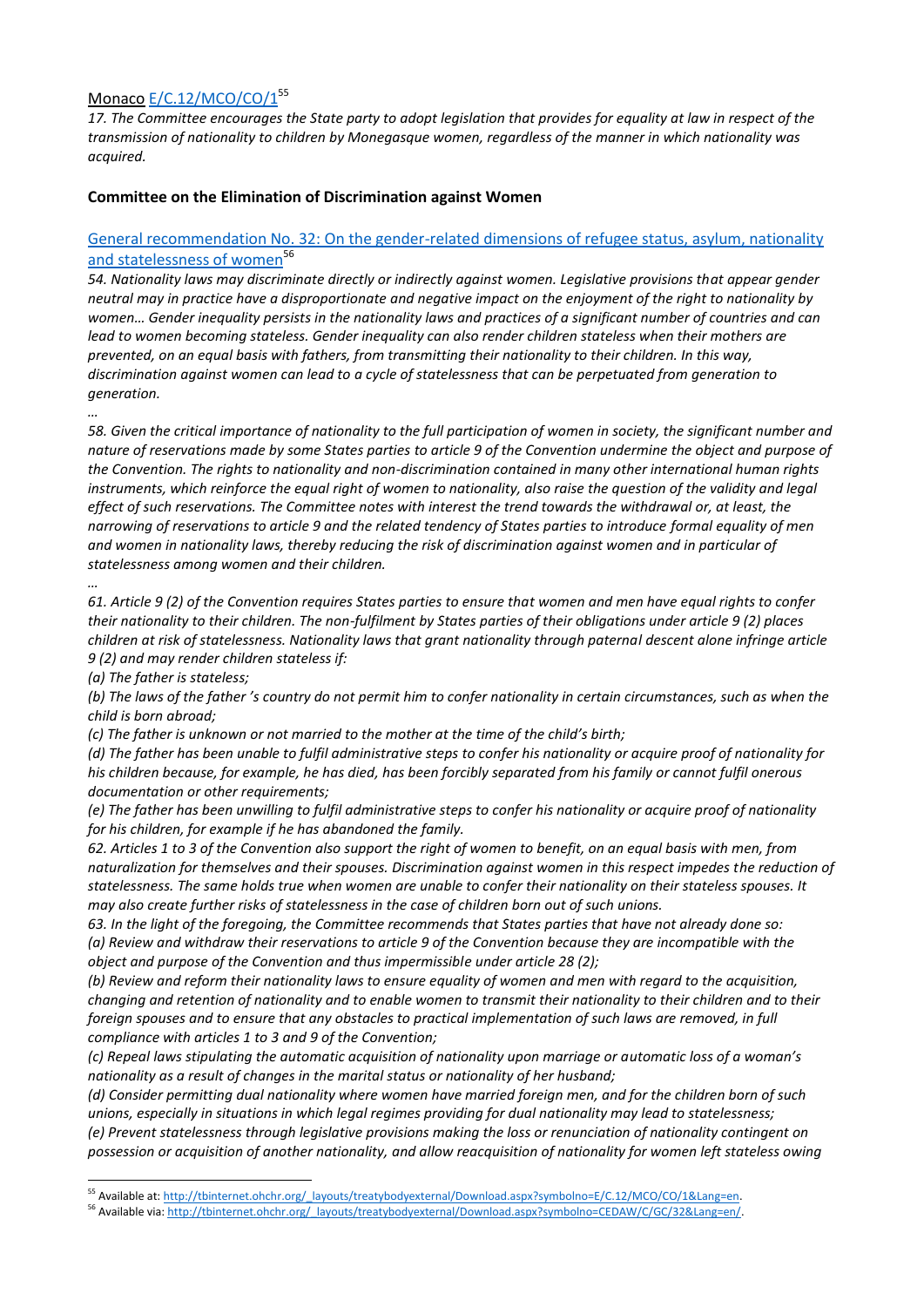*to the absence of such safeguards;* 

*(f) Promote awareness of recent legal and policy development granting women equal rights with men to acquire, change or retain their nationality or that enable women to confer their nationality to their children and their foreign spouses;* 

*(g) Address indirect discrimination in nationality laws that arise, for example, through naturalization requirements that may be more onerous for women to meet in practice than for men;* 

*(h) Ratify or accede to the 1954 Convention relating to the Status of Stateless Persons and the 1961 Convention on the Reduction of Statelessness;* 

*(i) Refrain from adopting and implementing any measures that deprive women of their nationality and render them stateless;* 

*(j) Collaborate with UNHCR in relation to its work on the identification, reduction and prevention of statelessness and protection of stateless persons, in particular stateless women;* 

*(k) Collect, analyse and make available sex-disaggregated statistics on stateless persons within their respective territories;* 

*(l) Implement effective measures to ensure that women and girls have equal access to identity documentation, including proof of nationality;* 

*(m) Take measures to achieve the timely registration of all births and, in this regard, take measures to raise awareness, especially in rural and remote areas of their respective territories, of the importance of registering births to ensure that all children are registered and that girls benefit from the same rights as boys.* 

# [General Recommendation No. 30: Women in conflict prevention, conflict and post-conflict situations](http://tbinternet.ohchr.org/_layouts/treatybodyexternal/Download.aspx?symbolno=CEDAW/C/GC/30&Lang=en)<sup>57</sup>

*58.In addition to the heightened risks faced by internally displaced persons, refugees and asylum seekers, conflict can also be both a cause and a consequence of statelessness, rendering women and girls particularly vulnerable to various forms of abuse in both the private and public domains. Statelessness can arise when a woman's experience of conflict intersects with discrimination with regard to nationality rights, such as laws that require women to change nationality upon marriage or its dissolution or that deny them the ability to pass on their nationality.*

# Brunei Darussalam [CEDAW/C/BRN/CO/1-2](http://tbinternet.ohchr.org/_layouts/treatybodyexternal/Download.aspx?symbolno=CEDAW/C/BRN/CO/1-2&Lang=en)<sup>58</sup>

*29. The Committee encourages the State party:* 

*(a) To withdraw its reservation to article 9 (2) of the Convention;* 

*(b) To amend its Nationality Act with a view to bringing it into full compliance with the Convention and enabling Bruneian women to transmit their nationality to their children and foreign spouses on a basis of equality with Bruneian men.*

# Solomon Islands [CEDAW/C/SLB/CO/1-3](http://tbinternet.ohchr.org/_layouts/treatybodyexternal/Download.aspx?symbolno=CEDAW/C/SLB/CO/1-3&Lang=en)<sup>59</sup>

*31. The Committee urges the State party to repeal without delay all the discriminatory provisions of the Citizenship Act (1978) concerning the acquisition, transmission, retention and loss of nationality and in particular ensure that both mothers and fathers are able to transmit their nationality to their children, in compliance with article 9 of the Convention.*

# Swaziland [CEDAW/C/SWZ/CO/1-2](http://tbinternet.ohchr.org/_layouts/treatybodyexternal/Download.aspx?symbolno=CEDAW/C/SWZ/CO/1-2&Lang=en)<sup>60</sup>

**.** 

*29. The Committee recommends that the State party repeal the discriminatory provisions in the Constitution and the Citizenship Act to ensure that Swazi women married to foreign men can transfer their nationality to their husbands and children on the same basis as Swazi men married to foreign women, in line with article 9 of the Convention. Furthermore, the Committee recommends that the State party undertake programmes aimed at ensuring that children born to Swazi women married to non-Swazi men are not rendered stateless and have equal access to education, health care and other basic services.*

<sup>&</sup>lt;sup>57</sup> Available at: http://tbinternet.ohchr.org/\_layouts/treatybodyexternal/Download.aspx?symbolno=CEDAW/C/GC/30&Lang=en.

<sup>58</sup> Available at[: http://tbinternet.ohchr.org/\\_layouts/treatybodyexternal/Download.aspx?symbolno=CEDAW/C/BRN/CO/1-2&Lang=en.](http://tbinternet.ohchr.org/_layouts/treatybodyexternal/Download.aspx?symbolno=CEDAW/C/BRN/CO/1-2&Lang=en) 

<sup>59</sup> Available at[: http://tbinternet.ohchr.org/\\_layouts/treatybodyexternal/Download.aspx?symbolno=CEDAW/C/SLB/CO/1-3&Lang=en.](http://tbinternet.ohchr.org/_layouts/treatybodyexternal/Download.aspx?symbolno=CEDAW/C/SLB/CO/1-3&Lang=en) 

<sup>&</sup>lt;sup>60</sup> Available at[: http://tbinternet.ohchr.org/\\_layouts/treatybodyexternal/Download.aspx?symbolno=CEDAW/C/SWZ/CO/1-2&Lang=en.](http://tbinternet.ohchr.org/_layouts/treatybodyexternal/Download.aspx?symbolno=CEDAW/C/SWZ/CO/1-2&Lang=en)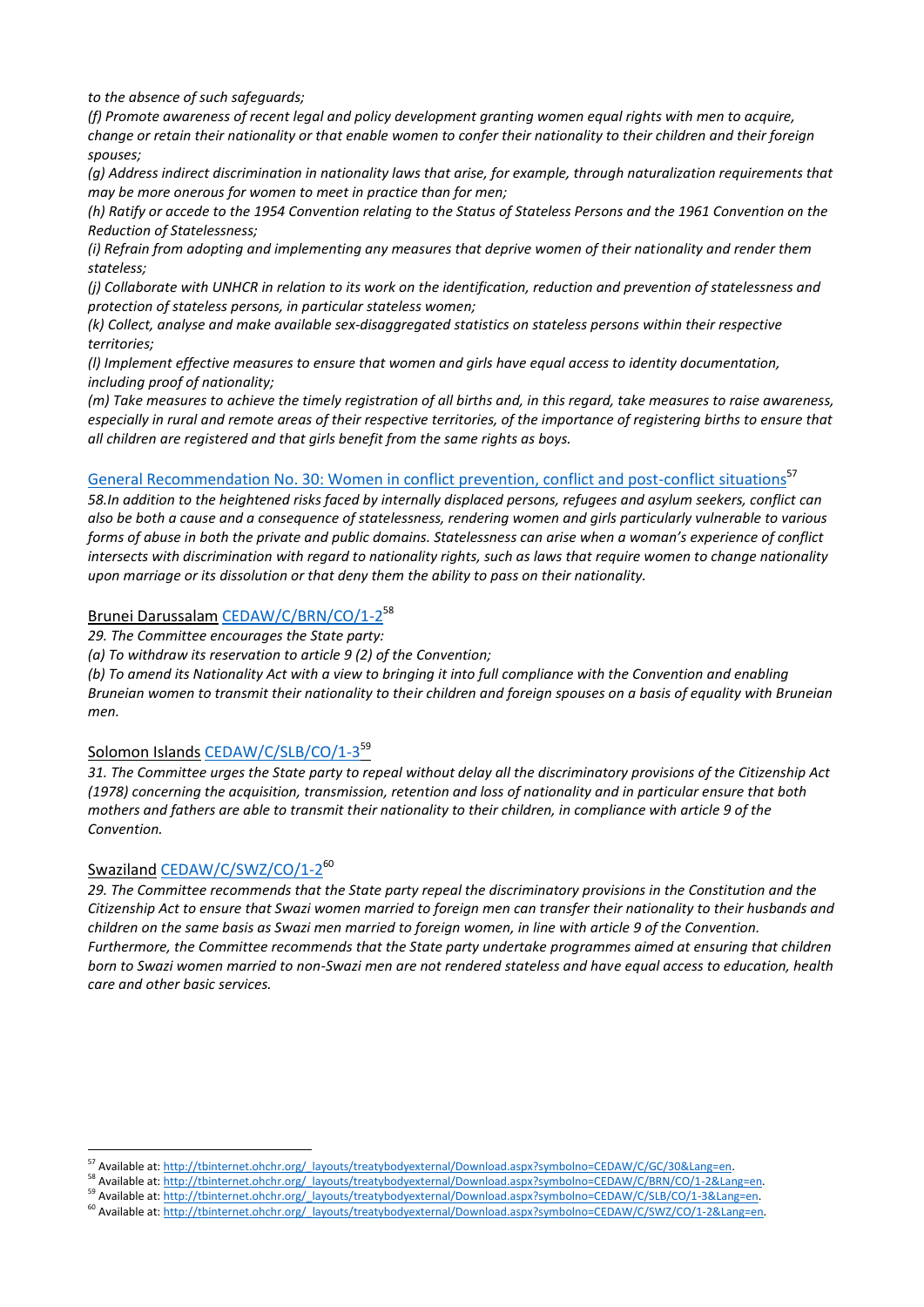## **Universal Periodic Review**

# [Japan](http://www.upr-info.org/database/index.php?limit=0&f_SUR=85&f_SMR=All&order=&orderDir=ASC&orderP=true&f_Issue=All&searchReco=&resultMax=300&response=&action_type=&session=&SuRRgrp=&SuROrg=&SMRRgrp=&SMROrg=&pledges=RecoOnly)<sup>61</sup>

*Ensure equality and non-discrimination of children born out of wedlock in issues related to the acquisition of nationality, inheritance rights and birth registration (Slovenia)*

## [Liberia](http://www.upr-info.org/database/index.php?limit=0&f_SUR=96&f_SMR=All&order=&orderDir=ASC&orderP=true&f_Issue=All&searchReco=&resultMax=300&response=&action_type=&session=&SuRRgrp=&SuROrg=&SMRRgrp=&SMROrg=&pledges=RecoOnly)<sup>62</sup>

*Guarantee women the same right as men to transmit their nationality to their children, in particular by deleting Section 20.1 (b) of Part III of the "Law on Immigration and Nationality" (Switzerland)*

# [Libya](http://www.upr-info.org/database/index.php?limit=0&f_SUR=97&f_SMR=All&order=&orderDir=ASC&orderP=true&f_Issue=All&searchReco=&resultMax=300&response=&action_type=&session=&SuRRgrp=&SuROrg=&SMRRgrp=&SMROrg=&pledges=RecoOnly)<sup>63</sup>

*Address discrimination against women in Law No. 24 for 2010 on the Libyan Nationality so that women can transfer their nationality to their children and foreign spouses, and acquire, change or retain their nationality, on an equal basis with men, in line with article 9 of the Convention on the Elimination of All Forms of Discrimination against Women (Portugal)*

# [Madagascar](http://www.upr-info.org/database/index.php?limit=0&f_SUR=102&f_SMR=All&order=&orderDir=ASC&orderP=true&f_Issue=All&searchReco=&resultMax=300&response=&action_type=&session=&SuRRgrp=&SuROrg=&SMRRgrp=&SMROrg=&pledges=RecoOnly)<sup>64</sup>

*Reform its nationality law to ensure that all citizens have equal right to confer nationality to their children and the children born to citizen mothers are no longer at risk of statelessness (United States of America)* 

# [Panama](http://www.upr-info.org/database/index.php?limit=0&f_SUR=133&f_SMR=All&order=&orderDir=ASC&orderP=true&f_Issue=All&searchReco=&resultMax=300&response=&action_type=&session=&SuRRgrp=&SuROrg=&SMRRgrp=&SMROrg=&pledges=RecoOnly)<sup>65</sup>

*Repeal the constitutional provision making it possible to refuse naturalization on the grounds of physical and/or mental disability (Mexico)*

# [Qatar](http://www.upr-info.org/database/index.php?limit=0&f_SUR=140&f_SMR=All&order=&orderDir=ASC&orderP=true&f_Issue=All&searchReco=&resultMax=300&response=&action_type=&session=&SuRRgrp=&SuROrg=&SMRRgrp=&SMROrg=&pledges=RecoOnly)<sup>66</sup>

*Achieve real progress with regard to women's rights by reforming the Nationality Act, to ensure gender equality and to give Qatari women the right to transmit their nationality to their children, and by withdrawing reservations to the Convention on the Elimination of All Forms of Discrimination against Women and the Optional Protocol thereto (France)*

## **Special Procedures of the Human Rights Council**

## Working Group on the issue of discrimination against women in law and in practice: Mission to Tunisia [A/HRC/23/50/Add.2](http://ap.ohchr.org/documents/dpage_e.aspx?si=A/HRC/23/50/Add.2)<sup>67</sup>

72. … (d) Repeal all gender-based discriminatory provisions in the Personal Status Code and the Nationality Code as well as other statutory law and amend those in the Criminal Code, as identified in this report;

Report of the Special Rapporteur on the human rights of migrants: Mission to Qatar [A/HRC/26/35/Add.1](http://ap.ohchr.org/documents/dpage_e.aspx?si=A/HRC/23/50/Add.2)68 *131. ... Measures should be undertaken to prevent children born out of wedlock from becoming stateless* 

 $64$  For this and other recommendations received by Madagascar, please see: [http://www.upr-](http://www.upr-info.org/database/index.php?limit=0&f_SUR=102&f_SMR=All&order=&orderDir=ASC&orderP=true&f_Issue=All&searchReco=&resultMax=300&response=&action_type=&session=&SuRRgrp=&SuROrg=&SMRRgrp=&SMROrg=&pledges=RecoOnly)

<sup>65</sup> For this and other recommendations received by Panama, please see[: http://www.upr-](http://www.upr-info.org/database/index.php?limit=0&f_SUR=133&f_SMR=All&order=&orderDir=ASC&orderP=true&f_Issue=All&searchReco=&resultMax=300&response=&action_type=&session=&SuRRgrp=&SuROrg=&SMRRgrp=&SMROrg=&pledges=RecoOnly)

For this and other recommendations received by Qatar, please see[: http://www.upr-](http://www.upr-info.org/database/index.php?limit=0&f_SUR=140&f_SMR=All&order=&orderDir=ASC&orderP=true&f_Issue=All&searchReco=&resultMax=300&response=&action_type=&session=&SuRRgrp=&SuROrg=&SMRRgrp=&SMROrg=&pledges=RecoOnly)

<sup>1</sup> <sup>61</sup> For this and other recommendations received by Japan, please see[: http://www.upr](http://www.upr-info.org/database/index.php?limit=0&f_SUR=85&f_SMR=All&order=&orderDir=ASC&orderP=true&f_Issue=All&searchReco=&resultMax=300&response=&action_type=&session=&SuRRgrp=&SuROrg=&SMRRgrp=&SMROrg=&pledges=RecoOnly)[info.org/database/index.php?limit=0&f\\_SUR=85&f\\_SMR=All&order=&orderDir=ASC&orderP=true&f\\_Issue=All&searchReco=&resultMax=300&resp](http://www.upr-info.org/database/index.php?limit=0&f_SUR=85&f_SMR=All&order=&orderDir=ASC&orderP=true&f_Issue=All&searchReco=&resultMax=300&response=&action_type=&session=&SuRRgrp=&SuROrg=&SMRRgrp=&SMROrg=&pledges=RecoOnly) [onse=&action\\_type=&session=&SuRRgrp=&SuROrg=&SMRRgrp=&SMROrg=&pledges=RecoOnly.](http://www.upr-info.org/database/index.php?limit=0&f_SUR=85&f_SMR=All&order=&orderDir=ASC&orderP=true&f_Issue=All&searchReco=&resultMax=300&response=&action_type=&session=&SuRRgrp=&SuROrg=&SMRRgrp=&SMROrg=&pledges=RecoOnly) 

<sup>&</sup>lt;sup>62</sup> For this and other recommendations received by Liberia, please see[: http://www.upr](http://www.upr-info.org/database/index.php?limit=0&f_SUR=96&f_SMR=All&order=&orderDir=ASC&orderP=true&f_Issue=All&searchReco=&resultMax=300&response=&action_type=&session=&SuRRgrp=&SuROrg=&SMRRgrp=&SMROrg=&pledges=RecoOnly)[info.org/database/index.php?limit=0&f\\_SUR=96&f\\_SMR=All&order=&orderDir=ASC&orderP=true&f\\_Issue=All&searchReco=&resultMax=300&resp](http://www.upr-info.org/database/index.php?limit=0&f_SUR=96&f_SMR=All&order=&orderDir=ASC&orderP=true&f_Issue=All&searchReco=&resultMax=300&response=&action_type=&session=&SuRRgrp=&SuROrg=&SMRRgrp=&SMROrg=&pledges=RecoOnly) [onse=&action\\_type=&session=&SuRRgrp=&SuROrg=&SMRRgrp=&SMROrg=&pledges=RecoOnly.](http://www.upr-info.org/database/index.php?limit=0&f_SUR=96&f_SMR=All&order=&orderDir=ASC&orderP=true&f_Issue=All&searchReco=&resultMax=300&response=&action_type=&session=&SuRRgrp=&SuROrg=&SMRRgrp=&SMROrg=&pledges=RecoOnly)  <sup>63</sup> For this and other recommendations received by Libya, please see[: http://www.upr-](http://www.upr-info.org/database/index.php?limit=0&f_SUR=97&f_SMR=All&order=&orderDir=ASC&orderP=true&f_Issue=All&searchReco=&resultMax=300&response=&action_type=&session=&SuRRgrp=&SuROrg=&SMRRgrp=&SMROrg=&pledges=RecoOnly)

[info.org/database/index.php?limit=0&f\\_SUR=97&f\\_SMR=All&order=&orderDir=ASC&orderP=true&f\\_Issue=All&searchReco=&resultMax=300&resp](http://www.upr-info.org/database/index.php?limit=0&f_SUR=97&f_SMR=All&order=&orderDir=ASC&orderP=true&f_Issue=All&searchReco=&resultMax=300&response=&action_type=&session=&SuRRgrp=&SuROrg=&SMRRgrp=&SMROrg=&pledges=RecoOnly) [onse=&action\\_type=&session=&SuRRgrp=&SuROrg=&SMRRgrp=&SMROrg=&pledges=RecoOnly.](http://www.upr-info.org/database/index.php?limit=0&f_SUR=97&f_SMR=All&order=&orderDir=ASC&orderP=true&f_Issue=All&searchReco=&resultMax=300&response=&action_type=&session=&SuRRgrp=&SuROrg=&SMRRgrp=&SMROrg=&pledges=RecoOnly) 

[info.org/database/index.php?limit=0&f\\_SUR=102&f\\_SMR=All&order=&orderDir=ASC&orderP=true&f\\_Issue=All&searchReco=&resultMax=300&res](http://www.upr-info.org/database/index.php?limit=0&f_SUR=102&f_SMR=All&order=&orderDir=ASC&orderP=true&f_Issue=All&searchReco=&resultMax=300&response=&action_type=&session=&SuRRgrp=&SuROrg=&SMRRgrp=&SMROrg=&pledges=RecoOnly) [ponse=&action\\_type=&session=&SuRRgrp=&SuROrg=&SMRRgrp=&SMROrg=&pledges=RecoOnly.](http://www.upr-info.org/database/index.php?limit=0&f_SUR=102&f_SMR=All&order=&orderDir=ASC&orderP=true&f_Issue=All&searchReco=&resultMax=300&response=&action_type=&session=&SuRRgrp=&SuROrg=&SMRRgrp=&SMROrg=&pledges=RecoOnly) 

[info.org/database/index.php?limit=0&f\\_SUR=133&f\\_SMR=All&order=&orderDir=ASC&orderP=true&f\\_Issue=All&searchReco=&resultMax=300&res](http://www.upr-info.org/database/index.php?limit=0&f_SUR=133&f_SMR=All&order=&orderDir=ASC&orderP=true&f_Issue=All&searchReco=&resultMax=300&response=&action_type=&session=&SuRRgrp=&SuROrg=&SMRRgrp=&SMROrg=&pledges=RecoOnly) ponse=&action\_type=&session=&SuRRgrp=&SuROrg=&SMRRgrp=&SMROrg=&pledges=RecoOnly.

[info.org/database/index.php?limit=0&f\\_SUR=140&f\\_SMR=All&order=&orderDir=ASC&orderP=true&f\\_Issue=All&searchReco=&resultMax=300&res](http://www.upr-info.org/database/index.php?limit=0&f_SUR=140&f_SMR=All&order=&orderDir=ASC&orderP=true&f_Issue=All&searchReco=&resultMax=300&response=&action_type=&session=&SuRRgrp=&SuROrg=&SMRRgrp=&SMROrg=&pledges=RecoOnly) [ponse=&action\\_type=&session=&SuRRgrp=&SuROrg=&SMRRgrp=&SMROrg=&pledges=RecoOnly.](http://www.upr-info.org/database/index.php?limit=0&f_SUR=140&f_SMR=All&order=&orderDir=ASC&orderP=true&f_Issue=All&searchReco=&resultMax=300&response=&action_type=&session=&SuRRgrp=&SuROrg=&SMRRgrp=&SMROrg=&pledges=RecoOnly) 

Available at[: http://ap.ohchr.org/documents/dpage\\_e.aspx?si=A/HRC/23/50/Add.2.](http://ap.ohchr.org/documents/dpage_e.aspx?si=A/HRC/23/50/Add.2)

<sup>&</sup>lt;sup>68</sup> Available at[: http://ap.ohchr.org/documents/dpage\\_e.aspx?si=A/HRC/23/50/Add.2.](http://ap.ohchr.org/documents/dpage_e.aspx?si=A/HRC/23/50/Add.2)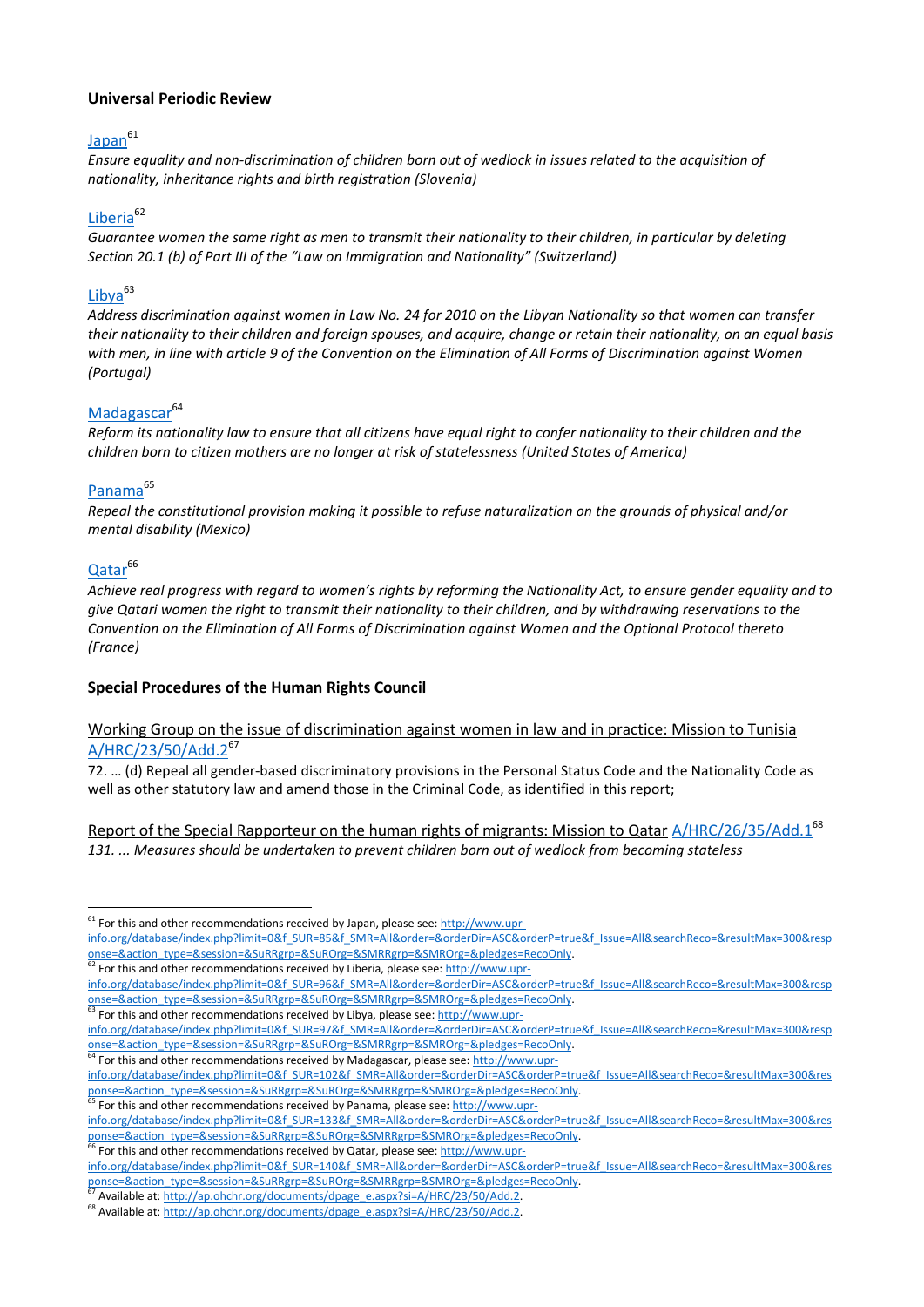#### Report of the Working Group on People of African Descent on its eleventh session Mission to Portugal  $A/HRC/21/60/Add.1^{69}$  $A/HRC/21/60/Add.1^{69}$

*77. (h) Ensure that the rights of children of African descent are respected and protected in accordance with the Convention on the Rights of the Child, including the rights to education, citizenship and full recognition by the State.*

Special Rapporteur on the rights of indigenous peoples: Mission to Argentina [A/HRC/21/47/Add.2](http://www.ohchr.org/Documents/HRBodies/HRCouncil/RegularSession/Session21/A-HRC-21-47-Add2_en.pdf)<sup>70</sup> *113. The Government should pay particular attention to the situation of the Nivaclé and other peoples living in the border areas of Argentina, with a view to guaranteeing their citizenship in accordance with the relevant laws and international standards and providing them with the necessary health and social services.*

# **3. Ensuring universal birth registration**

# **Human Rights Committee** (monitors the International Covenant on Civil and Political Rights)

# [General Comment No. 17: The Rights of the Child](http://tbinternet.ohchr.org/_layouts/treatybodyexternal/Download.aspx?symbolno=INT%2fCCPR%2fGEC%2f6623&Lang=en)<sup>71</sup>

*7. Under article 24, paragraph 2, every child has the right to be registered immediately after birth and to have a name. In the Committee's opinion, this provision should be interpreted as being closely linked to the provision concerning the right to special measures of protection and it is designed to promote recognition of the child's legal personality. Providing for the right to have a name is of special importance in the case of children born out of wedlock.*

# Thailand [CCPR/CO/84/THA](http://tbinternet.ohchr.org/_layouts/treatybodyexternal/Download.aspx?symbolno=CCPR/CO/84/THA&Lang=en)<sup>72</sup>

*The State party should continue to implement measures to naturalize the stateless persons who were born in Thailand and are living under its jurisdiction. The State party should also review its policy regarding birth registration of children belonging to ethnic minority groups, including the Highlanders, and asylum-seeking/refugee children, and ensure that all children born in the State party are issued with birth certificates.*

## **Committee on Economic, Social and Cultural Rights**

## Kuwait [E/C.12/KWT/CO/2](http://tbinternet.ohchr.org/_layouts/treatybodyexternal/Download.aspx?symbolno=E/C.12/KWT/CO/2&Lang=en)<sup>73</sup>

*The Committee recommends that the State party expedite the work entrusted in 2010 to the Central Body to review Bidoun claims for recognition of their status under the Law on Citizenship, and find a permanent solution to their status by 2015, in conformity with international law. The Committee also recommends that the State party:* 

*… (c) Ensure birth registration of children of stateless women, including those who are not registered with the Central Body, irrespective of the nationality of the father;*

## **Committee on the Elimination of Discrimination against Women**

#### [General Recommendation No. 30: Women in conflict prevention, conflict and post-conflict situations](http://tbinternet.ohchr.org/_layouts/treatybodyexternal/Download.aspx?symbolno=CEDAW/C/GC/30&Lang=en)<sup>74</sup>

*61. (c)Guarantee conflict-affected women and girls equal rights to obtain documents necessary for the exercise of their legal rights and the right to have such documentation issued in their own names, and ensure the prompt issuance or replacement of documents without imposing unreasonable conditions, such as requiring displaced women and girls to return to their area of original residence to obtain documents;*

*(d)Ensure individual documentation, including in post-conflict migration flows, of internally displaced women, refugee and asylum-seeking women and separated and unaccompanied girls, and ensure the timely and equal registration of all births, marriages and divorces.*

[General recommendation No. 32: On the gender-related dimensions of refugee status, asylum, nationality](http://tbinternet.ohchr.org/_layouts/treatybodyexternal/Download.aspx?symbolno=CEDAW/C/GC/32&Lang=en)  [and statelessness of women](http://tbinternet.ohchr.org/_layouts/treatybodyexternal/Download.aspx?symbolno=CEDAW/C/GC/32&Lang=en)<sup>75</sup>

**<sup>.</sup>** <sup>69</sup> Available at: http://www.ohchr.org/Documents/HRBodies/HRCouncil/RegularSession/Session21/A-HRC-21-60-Add1\_en.pdf.

<sup>70</sup> Available at[: http://www.ohchr.org/Documents/HRBodies/HRCouncil/RegularSession/Session21/A-HRC-21-47-Add2\\_en.pdf.](http://www.ohchr.org/Documents/HRBodies/HRCouncil/RegularSession/Session21/A-HRC-21-47-Add2_en.pdf) 

<sup>71</sup> Available at[: http://tbinternet.ohchr.org/\\_layouts/treatybodyexternal/Download.aspx?symbolno=INT%2fCCPR%2fGEC%2f6623&Lang=en.](http://tbinternet.ohchr.org/_layouts/treatybodyexternal/Download.aspx?symbolno=INT%2fCCPR%2fGEC%2f6623&Lang=en)

<sup>72</sup> Available at: http://tbinternet.ohchr.org/\_layouts/treatybodyexternal/Download.aspx?symbolno=CCPR/CO/84/THA&Lang=en.

<sup>73</sup> Available at: http://tbinternet.ohchr.org/\_layouts/treatybodyexternal/Download.aspx?symbolno=E/C.12/KWT/CO/2&Lang=en.

<sup>74</sup> Available at[: http://tbinternet.ohchr.org/\\_layouts/treatybodyexternal/Download.aspx?symbolno=CEDAW/C/GC/30&Lang=en.](http://tbinternet.ohchr.org/_layouts/treatybodyexternal/Download.aspx?symbolno=CEDAW/C/GC/30&Lang=en) 

<sup>&</sup>lt;sup>75</sup> Available at: http://tbinternet.ohchr.org/\_layouts/treatybodyexternal/Download.aspx?symbolno=CEDAW/C/GC/32&Lang=en.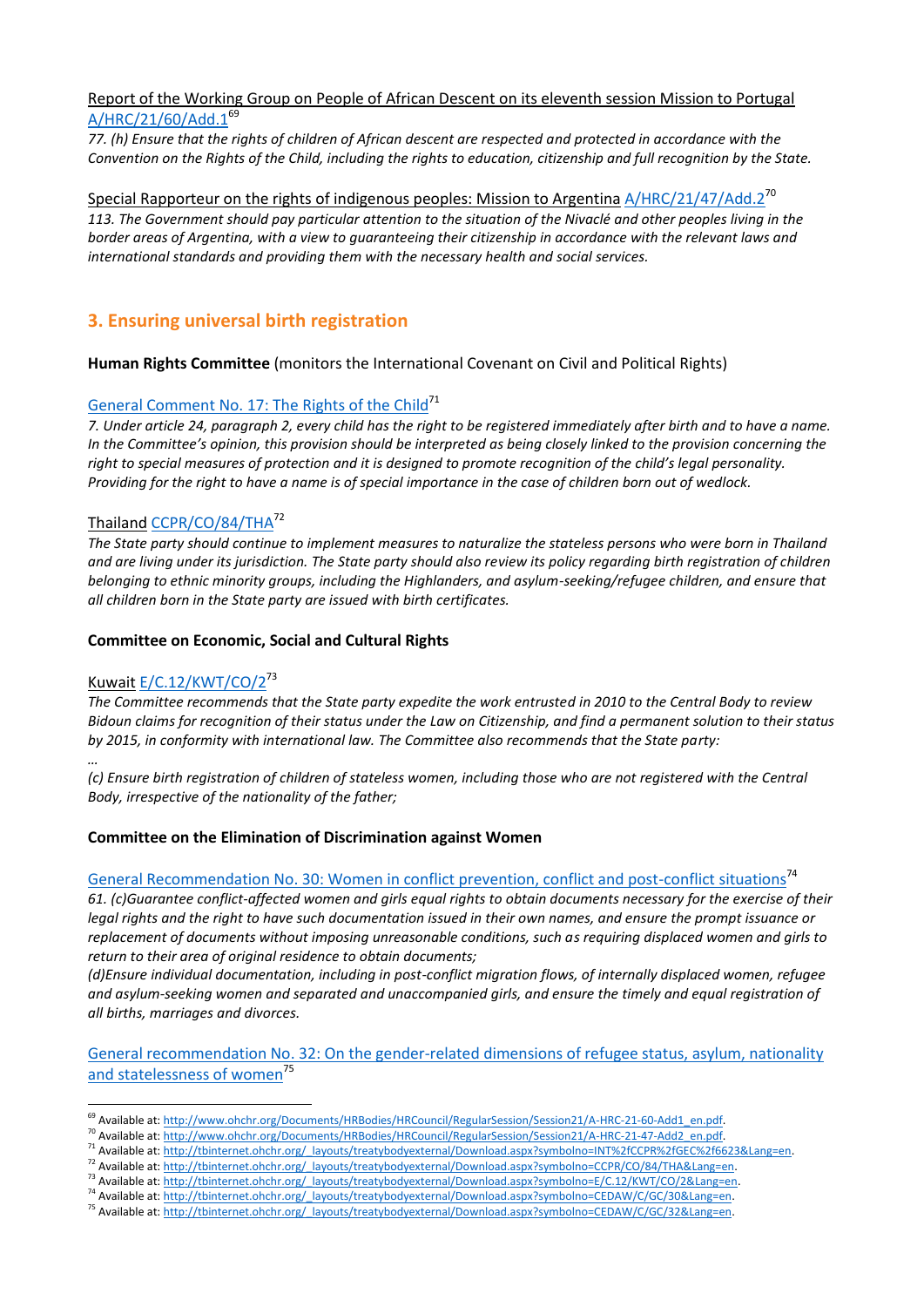*56. Birth registration is also closely linked to the enjoyment by women and their children of the right to a nationality. Birth registration provides proof of a person's identity and acquisition of nationality based either on descent (jus sanguinis) or place of birth (jus soli). In practice, indirect discrimination, cultural practices and poverty often make it impossible for mothers, especially unmarried mothers, to register their children on an equal basis as fathers. Failure to register a child's birth may impair or nullify the child's effective enjoyment of a range of rights, including the right to nationality, to a name and identity, to equality before the law and to recognition of legal capacity. 57. Discriminatory laws or practices may lead to women and their children being unable to gain access to documentation that proves their identity and nationality. In the absence of proof of identity and nationality, a woman and her children may be faced with restrictions on freedom of movement, problems gaining access to diplomatic protection, prolonged detention pending determination of proof of identity and nationality and, ultimately, to a situation in which no State considers them to be nationals and they are rendered stateless.* 

*63. (l) Implement effective measures to ensure that women and girls have equal access to identity documentation, including proof of nationality;* 

*(m) Take measures to achieve the timely registration of all births and, in this regard, take measures to raise awareness, especially in rural and remote areas of their respective territories, of the importance of registering births to ensure that all children are registered and that girls benefit from the same rights as boys.*

# [General recommendation No. 34: On the rights of rural women](http://tbinternet.ohchr.org/_layouts/treatybodyexternal/Download.aspx?symbolno=CEDAW/C/GC/34&Lang=en)<sup>76</sup>

*28. Article 9 provides that States parties shall grant women equal rights with men to acquire, change or retain their nationality. Rural women and their children may be deprived of their rights if not recognized as citizens of their countries. Their statelessness is often the consequences of discriminatory legislation whereby women cannot pass on their nationality to their children and foreign spouse or may risk losing their nationality through marriage with a foreigner or as a consequence of divorce. In addition, identity documents may be more difficult to acquire in rural areas, owing in particular to the lack of birth registration or of marriage, divorce or death certificates. 29. In line with general recommendation No. 32 (2014) on the gender-related dimensions of refugee status, asylum, nationality and statelessness of women, States parties should ensure that rural women may acquire, change, retain or renounce their nationality, or transfer it to their children and foreign spouse under the same conditions as men, and that they are aware of their rights in this regard. States parties should also provide rural women with access to personal identification documents (such as identity cards, passports and social security numbers) and ensure that civil registration procedures, including for birth, marriage, divorce and death, are accessible in rural areas.*

# Bosnia and Herzegovina [CEDAW/C/BIH/CO4-5](http://tbinternet.ohchr.org/_layouts/treatybodyexternal/Download.aspx?symbolno=CEDAW/C/BIH/CO/4-5&Lang=en)<sup>77</sup>

#### *30. The Committee calls upon the State party to:*

*(a) Ensure that all children born on the territory of the State party, in particular Roma children, are registered at birth, as a means of preventing statelessness and to ensure their access to education, social services, health care and citizenship; and develop measures to identify unregistered children and ensure that they are provided with personal documents;* 

*(b) Strengthen its public awareness-raising campaigns to ensure that Roma women are aware of the importance of birth registration and of the procedural requirements to obtain certificates, and ensure their access to registration services and procedures.*

#### **Committee on Migrant Workers**

#### Belize [CMW/C/BLZ/CO/1](http://tbinternet.ohchr.org/_layouts/treatybodyexternal/Download.aspx?symbolno=CMW/C/BLZ/CO/1&Lang=en)<sup>78</sup>

*…*

*33. The Committee recommends that the State party take steps to make birth registration procedures more efficient and provide birth certificates for all children born in the State party, in accordance with article 29 of the Convention. The Committee further recommends that the State party carry out awareness-raising campaigns, particularly for vulnerable populations and in rural areas.*

#### Mexico [CMW/C/MEX/CO/2](http://tbinternet.ohchr.org/_layouts/treatybodyexternal/Download.aspx?symbolno=CMW/C/MEX/CO/2&Lang=en)<sup>79</sup>

**.** 

*40. The Committee recommends that the State party adopt effective measures, including amendments to article 68 of the Population Act, to ensure that Civil Registry officials and other relevant authorities register all births of children of* 

<sup>&</sup>lt;sup>76</sup> Available at: http://tbinternet.ohchr.org/\_layouts/treatybodyexternal/Download.aspx?symbolno=CEDAW/C/GC/34&Lang=en.

<sup>77</sup> Available at: http://tbinternet.ohchr.org/\_layouts/treatybodyexternal/Download.aspx?symbolno=CEDAW/C/BIH/CO/4-5&Lang=en.

<sup>78</sup> Available at[: http://tbinternet.ohchr.org/\\_layouts/treatybodyexternal/Download.aspx?symbolno=CMW/C/BLZ/CO/1&Lang=en.](http://tbinternet.ohchr.org/_layouts/treatybodyexternal/Download.aspx?symbolno=CMW/C/BLZ/CO/1&Lang=en) 

<sup>&</sup>lt;sup>79</sup> Available at[: http://tbinternet.ohchr.org/\\_layouts/treatybodyexternal/Download.aspx?symbolno=CMW/C/MEX/CO/2&Lang=en.](http://tbinternet.ohchr.org/_layouts/treatybodyexternal/Download.aspx?symbolno=CMW/C/MEX/CO/2&Lang=en)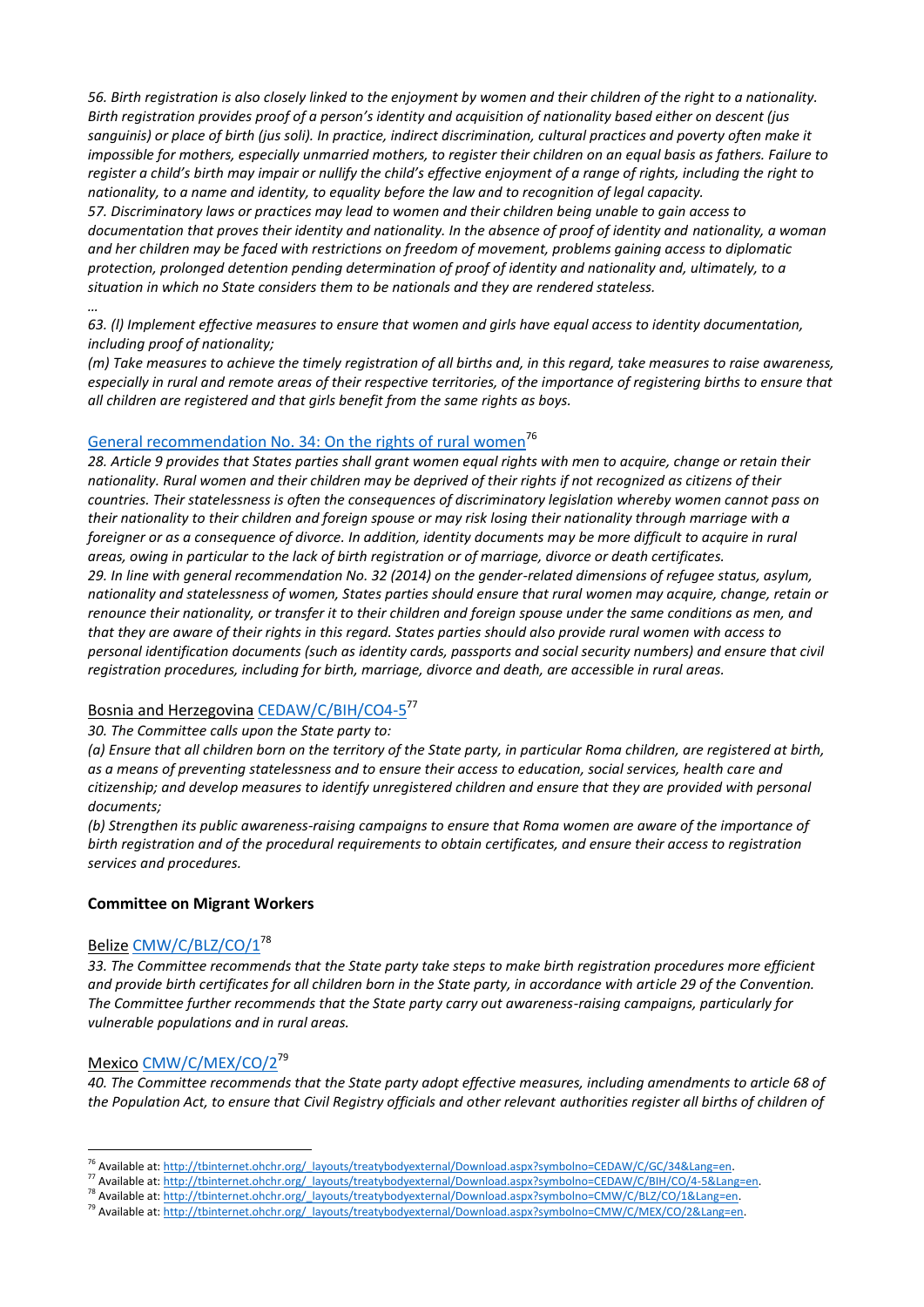*migrant workers in the State party on an entirely non-discriminatory basis, regardless of those workers' migration status.*

# Egypt [CMW/C/EGY/CO/1](http://tbinternet.ohchr.org/_layouts/treatybodyexternal/Download.aspx?symbolno=CMW/C/EGY/CO/1&Lang=en)80

*35. The Committee recommends that each child born in Egypt of a migrant worker be ensured the right to a name, to registration at birth and to a nationality in accordance with article 29 of the Convention and to the delivery of a birth certificate by the Egyptian civil registry.*

#### **Committee on the Rights of Persons with Disabilities**

#### [General comment No. 1 Article 12: Equal recognition before the law](http://tbinternet.ohchr.org/_layouts/treatybodyexternal/Download.aspx?symbolno=CRPD/C/GC/1&Lang=en)<sup>81</sup>

*43. Persons with disabilities have the right to a name and registration of their birth as part of the right to recognition everywhere as a person before the law (art. 18, para. 2). States parties must take the necessary measures to ensure that children with disabilities are registered at birth. This right is provided for in the Convention on the Rights of the Child (art. 7); however, children with disabilities are disproportionately likely not to be registered as compared with other children. This not only denies them citizenship, but often also denies them access to health care and education, and can even lead to their death. Since there is no official record of their existence, their death may occur with relative impunity.*

#### Mexico [CRPD/C/MEX/CO/1](http://tbinternet.ohchr.org/_layouts/treatybodyexternal/Download.aspx?symbolno=CRPD/C/MEX/CO/1&Lang=en)82

*42. The Committee urges the State party to ensure that all children with disabilities are immediately registered at birth and are provided with an identity document.*

# Paraguay [CRPD/C/PRY/CO/1](http://tbinternet.ohchr.org/_layouts/treatybodyexternal/Download.aspx?symbolno=CRPD/C/PRY/CO/1&Lang=en)83

*46. The Committee urges the State party to set up a programme on the civil registration of children with disabilities at birth, on an equal footing with other children, and decentralize registry procedures and ensure that they can be carried out simply, quickly and free of charge.*

#### **Universal Periodic Review**

## [Angola](http://www.upr-info.org/database/index.php?limit=0&f_SUR=5&f_SMR=All&order=&orderDir=ASC&orderP=true&f_Issue=All&searchReco=&resultMax=300&response=&action_type=&session=&SuRRgrp=&SuROrg=&SMRRgrp=&SMROrg=&pledges=RecoOnly)<sup>84</sup>

*Strongly regulate the issue of the civil registration in order to grant legal personality to all human beings on its territory (Democratic Republic of the Congo)*

#### [India](http://www.upr-info.org/database/index.php?limit=0&f_SUR=77&f_SMR=All&order=&orderDir=ASC&orderP=true&f_Issue=All&searchReco=&resultMax=100&response=&action_type=&session=&SuRRgrp=&SuROrg=&SMRRgrp=&SMROrg=&pledges=RecoOnly)<sup>85</sup>

*Take the necessary measures to ensure birth registration on a universal basis, particularly for persons living in extreme poverty, belonging to religious minorities or in remote areas (Mexico)*

#### [Kyrgyzstan](http://www.upr-info.org/database/index.php?limit=0&f_SUR=91&f_SMR=All&order=&orderDir=ASC&orderP=true&f_Issue=All&searchReco=&resultMax=300&response=&action_type=&session=&SuRRgrp=&SuROrg=&SMRRgrp=&SMROrg=&pledges=RecoOnly)<sup>86</sup>

*Simplify the procedure for birth registration and ensure that all children born in its territory are registered and provided with birth certificates, irrespective of the availability of their parents' identity documents or residence permits (Albania)*

#### [Malaysia](http://www.upr-info.org/database/index.php?limit=0&f_SUR=104&f_SMR=All&order=&orderDir=ASC&orderP=true&f_Issue=All&searchReco=&resultMax=300&response=&action_type=&session=&SuRRgrp=&SuROrg=&SMRRgrp=&SMROrg=&pledges=RecoOnly)<sup>87</sup>

1

*Withdraw reservations to articles 2 and 7 of the CRC to ensure to everyone the right to a name and nationality through universal birth registration (Belgium)*

<sup>80</sup> Available at[: http://tbinternet.ohchr.org/\\_layouts/treatybodyexternal/Download.aspx?symbolno=CMW/C/EGY/CO/1&Lang=en.](http://tbinternet.ohchr.org/_layouts/treatybodyexternal/Download.aspx?symbolno=CMW/C/EGY/CO/1&Lang=en)

<sup>81</sup> Available at: http://tbinternet.ohchr.org/\_layouts/treatybodyexternal/Download.aspx?symbolno=CRPD/C/GC/1&Lang=en.

<sup>82</sup> Available at: http://tbinternet.ohchr.org/\_layouts/treatybodyexternal/Download.aspx?symbolno=CRPD/C/MEX/CO/1&Lang=en.

<sup>83</sup> Available at[: http://tbinternet.ohchr.org/\\_layouts/treatybodyexternal/Download.aspx?symbolno=CRPD/C/PRY/CO/1&Lang=en.](http://tbinternet.ohchr.org/_layouts/treatybodyexternal/Download.aspx?symbolno=CRPD/C/PRY/CO/1&Lang=en)

<sup>&</sup>lt;sup>84</sup> For this and other recommendations received by Angola, please see: [http://www.upr-](http://www.upr-info.org/database/index.php?limit=0&f_SUR=5&f_SMR=All&order=&orderDir=ASC&orderP=true&f_Issue=All&searchReco=&resultMax=300&response=&action_type=&session=&SuRRgrp=&SuROrg=&SMRRgrp=&SMROrg=&pledges=RecoOnly)

[info.org/database/index.php?limit=0&f\\_SUR=5&f\\_SMR=All&order=&orderDir=ASC&orderP=true&f\\_Issue=All&searchReco=&resultMax=300&respo](http://www.upr-info.org/database/index.php?limit=0&f_SUR=5&f_SMR=All&order=&orderDir=ASC&orderP=true&f_Issue=All&searchReco=&resultMax=300&response=&action_type=&session=&SuRRgrp=&SuROrg=&SMRRgrp=&SMROrg=&pledges=RecoOnly) [nse=&action\\_type=&session=&SuRRgrp=&SuROrg=&SMRRgrp=&SMROrg=&pledges=RecoOnly.](http://www.upr-info.org/database/index.php?limit=0&f_SUR=5&f_SMR=All&order=&orderDir=ASC&orderP=true&f_Issue=All&searchReco=&resultMax=300&response=&action_type=&session=&SuRRgrp=&SuROrg=&SMRRgrp=&SMROrg=&pledges=RecoOnly) 

<sup>85</sup> For this and other recommendations received by India, please see[: http://www.upr](http://www.upr-info.org/database/index.php?limit=0&f_SUR=77&f_SMR=All&order=&orderDir=ASC&orderP=true&f_Issue=All&searchReco=&resultMax=100&response=&action_type=&session=&SuRRgrp=&SuROrg=&SMRRgrp=&SMROrg=&pledges=RecoOnly)[info.org/database/index.php?limit=0&f\\_SUR=77&f\\_SMR=All&order=&orderDir=ASC&orderP=true&f\\_Issue=All&searchReco=&resultMax=100&resp](http://www.upr-info.org/database/index.php?limit=0&f_SUR=77&f_SMR=All&order=&orderDir=ASC&orderP=true&f_Issue=All&searchReco=&resultMax=100&response=&action_type=&session=&SuRRgrp=&SuROrg=&SMRRgrp=&SMROrg=&pledges=RecoOnly) [onse=&action\\_type=&session=&SuRRgrp=&SuROrg=&SMRRgrp=&SMROrg=&pledges=RecoOnly.](http://www.upr-info.org/database/index.php?limit=0&f_SUR=77&f_SMR=All&order=&orderDir=ASC&orderP=true&f_Issue=All&searchReco=&resultMax=100&response=&action_type=&session=&SuRRgrp=&SuROrg=&SMRRgrp=&SMROrg=&pledges=RecoOnly) 

<sup>&</sup>lt;sup>86</sup> For this and other recommendations received by Kyrgyzstan, please see[: http://www.upr-](http://www.upr-info.org/database/index.php?limit=0&f_SUR=91&f_SMR=All&order=&orderDir=ASC&orderP=true&f_Issue=All&searchReco=&resultMax=300&response=&action_type=&session=&SuRRgrp=&SuROrg=&SMRRgrp=&SMROrg=&pledges=RecoOnly)

[info.org/database/index.php?limit=0&f\\_SUR=91&f\\_SMR=All&order=&orderDir=ASC&orderP=true&f\\_Issue=All&searchReco=&resultMax=300&resp](http://www.upr-info.org/database/index.php?limit=0&f_SUR=91&f_SMR=All&order=&orderDir=ASC&orderP=true&f_Issue=All&searchReco=&resultMax=300&response=&action_type=&session=&SuRRgrp=&SuROrg=&SMRRgrp=&SMROrg=&pledges=RecoOnly) [onse=&action\\_type=&session=&SuRRgrp=&SuROrg=&SMRRgrp=&SMROrg=&pledges=RecoOnly.](http://www.upr-info.org/database/index.php?limit=0&f_SUR=91&f_SMR=All&order=&orderDir=ASC&orderP=true&f_Issue=All&searchReco=&resultMax=300&response=&action_type=&session=&SuRRgrp=&SuROrg=&SMRRgrp=&SMROrg=&pledges=RecoOnly)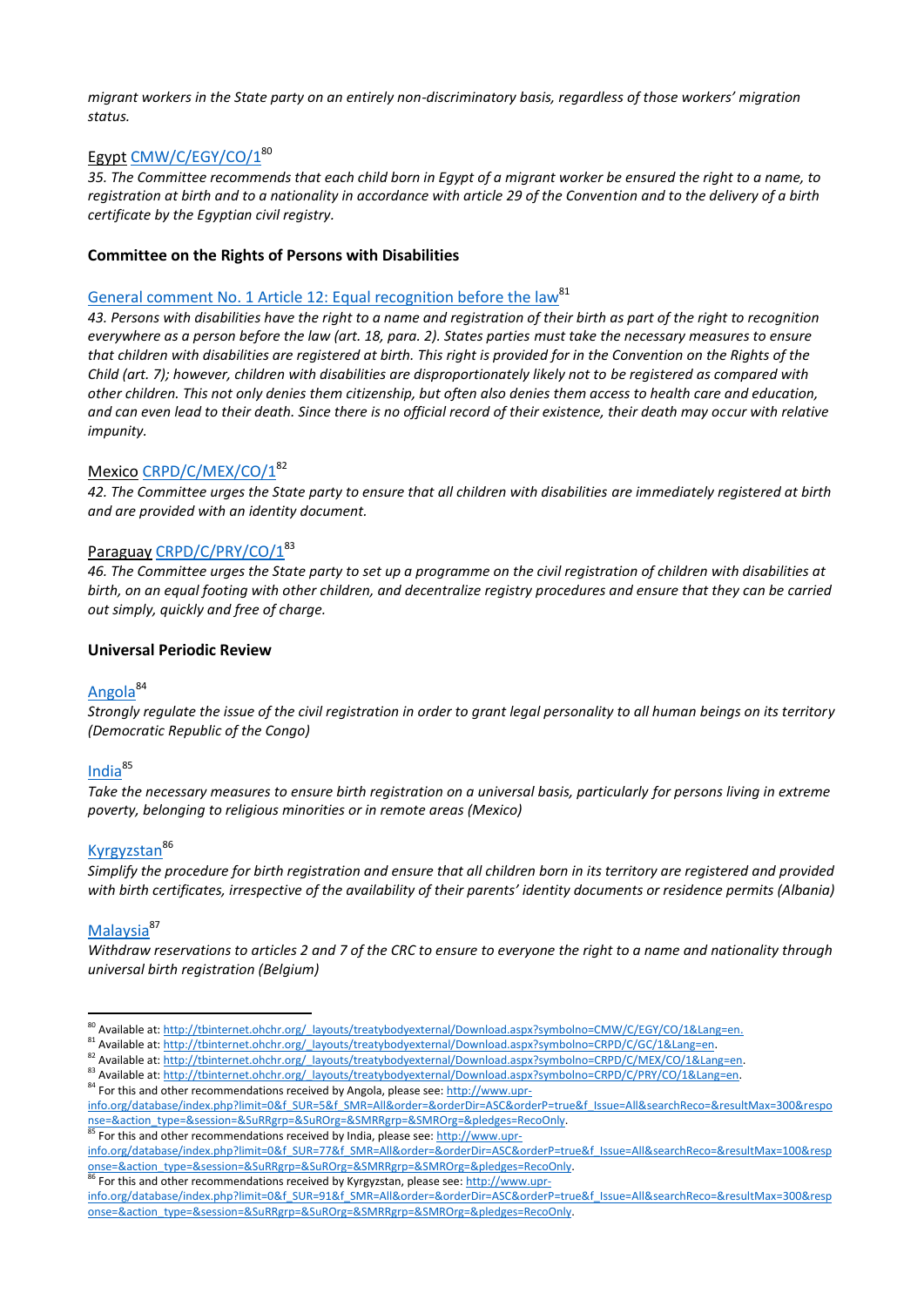#### [Republic of Korea](http://www.upr-info.org/database/index.php?limit=0&f_SUR=142&f_SMR=All&order=&orderDir=ASC&orderP=true&f_Issue=All&searchReco=&resultMax=300&response=&action_type=&session=&SuRRgrp=&SuROrg=&SMRRgrp=&SMROrg=&pledges=RecoOnly)<sup>88</sup>

*Revise the national legislation with a view to guarantee that all persons are registered at birth, independently of their migrant condition or the nationality of their parents (Mexico)*

#### **Special Procedures of the Human Rights Council**

#### Report of the Special Rapporteur on the human rights of migrants  $A/HRC/11/7^{89}$

*120. The Special Rapporteur encourages States to take effective measures to guarantee the birth registration of children born outside their parents' country of origin and to uphold the principle of avoiding statelessness, and highlights the importance of harmonizing migration policies with public policies concerning childhood, adolescence and the family.*

## Special Rapporteur on the human rights of internally displaced persons: Mission to Côte d'Ivoire  $A/HRC/23/44/Add.1^{90}$  $A/HRC/23/44/Add.1^{90}$

*40. The national and political context renders it especially important to address issues of citizenship and civil status documentation in order to secure the human rights of all concerned persons. According to information received by the Special Rapporteur, some of those who have long settled in the country may not be protected from statelessness under the current nationality law or national documentation structures. The problem has been compounded by the disruption of the civil registry system during the many years of crisis in the country..* 

*41.Additionally, an estimated 3 million children are without documentation of their birth. A* presidential *decree (No. 2011-258) issued in September 2011 provided for the possibility of delayed registration of births that could not be registered within the normal 90 days because of disruption to the civil registry system between 2002 and the 2010postelection violence. The Special Rapporteur welcomed the measure, but notes that at its expiration on 30 July 2012, many children had still been unable to benefit from it. He urges the Government to extend the duration for delayed birth registrations, strengthen effective awareness-raising programmes at the community level on the importance of birth registrations, and consider abolishing all fees related to the registration and issuance of birth certificates. He further encourages the Government to ratify, at the earliest opportunity, the 1961 Convention on the Reduction of Statelessness and the 1954 Convention relating to the Status of Stateless Persons.*

#### Special Rapporteur on trafficking in persons, especially women and children: Mission to the Philippines  $A/HRC/23/48/Add.3^{91}$  $A/HRC/23/48/Add.3^{91}$

71. The Special Rapporteur observed that a significant number of children born in Malaysia to Filipino parents, who have been deported back to the Philippines, did not have identification documents, which increases their vulnerability to trafficking. Lack of citizenship significantly restricts their enjoyment of the rights to education, employment opportunities, health services and freedom of movement, which encourages them to resort to unsafe migration avenues at the risk of being trafficked. She was informed of the recent progress made in issuing birth certificates to many of these children, and urges the Government to intensify efforts in this regard.

#### Special Rapporteur on extreme poverty and human rights: Mission to Namibia [A/HRC/23/36/Add.1](http://ap.ohchr.org/documents/dpage_e.aspx?si=A/HRC/23/36/Add.1)<sup>92</sup> *Ensure immediate and universal birth registration of all children without discrimination of any kind; ensure that the lack of a birth certificate is not an impediment for children accessing basic public services such as education, health and social protection;*

# **4. Deprivation and loss of nationality:**

**.** 

#### **Committee on the Elimination of Racial Discrimination**

 $87$  For this and other recommendations received by Malaysia, please see[: http://www.upr-](http://www.upr-info.org/database/index.php?limit=0&f_SUR=104&f_SMR=All&order=&orderDir=ASC&orderP=true&f_Issue=All&searchReco=&resultMax=300&response=&action_type=&session=&SuRRgrp=&SuROrg=&SMRRgrp=&SMROrg=&pledges=RecoOnly)

[info.org/database/index.php?limit=0&f\\_SUR=104&f\\_SMR=All&order=&orderDir=ASC&orderP=true&f\\_Issue=All&searchReco=&resultMax=300&res](http://www.upr-info.org/database/index.php?limit=0&f_SUR=104&f_SMR=All&order=&orderDir=ASC&orderP=true&f_Issue=All&searchReco=&resultMax=300&response=&action_type=&session=&SuRRgrp=&SuROrg=&SMRRgrp=&SMROrg=&pledges=RecoOnly) [ponse=&action\\_type=&session=&SuRRgrp=&SuROrg=&SMRRgrp=&SMROrg=&pledges=RecoOnly.](http://www.upr-info.org/database/index.php?limit=0&f_SUR=104&f_SMR=All&order=&orderDir=ASC&orderP=true&f_Issue=All&searchReco=&resultMax=300&response=&action_type=&session=&SuRRgrp=&SuROrg=&SMRRgrp=&SMROrg=&pledges=RecoOnly) 

<sup>&</sup>lt;sup>88</sup> For this and other recommendations received by the Republic of Korea, please see[: http://www.upr-](http://www.upr-info.org/database/index.php?limit=0&f_SUR=142&f_SMR=All&order=&orderDir=ASC&orderP=true&f_Issue=All&searchReco=&resultMax=300&response=&action_type=&session=&SuRRgrp=&SuROrg=&SMRRgrp=&SMROrg=&pledges=RecoOnly)

[info.org/database/index.php?limit=0&f\\_SUR=142&f\\_SMR=All&order=&orderDir=ASC&orderP=true&f\\_Issue=All&searchReco=&resultMax=300&res](http://www.upr-info.org/database/index.php?limit=0&f_SUR=142&f_SMR=All&order=&orderDir=ASC&orderP=true&f_Issue=All&searchReco=&resultMax=300&response=&action_type=&session=&SuRRgrp=&SuROrg=&SMRRgrp=&SMROrg=&pledges=RecoOnly) [ponse=&action\\_type=&session=&SuRRgrp=&SuROrg=&SMRRgrp=&SMROrg=&pledges=RecoOnly.](http://www.upr-info.org/database/index.php?limit=0&f_SUR=142&f_SMR=All&order=&orderDir=ASC&orderP=true&f_Issue=All&searchReco=&resultMax=300&response=&action_type=&session=&SuRRgrp=&SuROrg=&SMRRgrp=&SMROrg=&pledges=RecoOnly) 

<sup>89</sup> Available at[: https://documents-dds-ny.un.org/doc/UNDOC/GEN/G09/132/23/PDF/G0913223.pdf?OpenElement.](https://documents-dds-ny.un.org/doc/UNDOC/GEN/G09/132/23/PDF/G0913223.pdf?OpenElement) 

<sup>90</sup> Available at[: http://ap.ohchr.org/documents/dpage\\_e.aspx?si=A/HRC/23/44/Add.1.](http://ap.ohchr.org/documents/dpage_e.aspx?si=A/HRC/23/44/Add.1)

<sup>91</sup> Available at[: http://ap.ohchr.org/documents/dpage\\_e.aspx?si=A/HRC/23/48/Add.3.](http://ap.ohchr.org/documents/dpage_e.aspx?si=A/HRC/23/48/Add.3)

<sup>92</sup> Available at[: http://ap.ohchr.org/documents/dpage\\_e.aspx?si=A/HRC/23/36/Add.1.](http://ap.ohchr.org/documents/dpage_e.aspx?si=A/HRC/23/36/Add.1)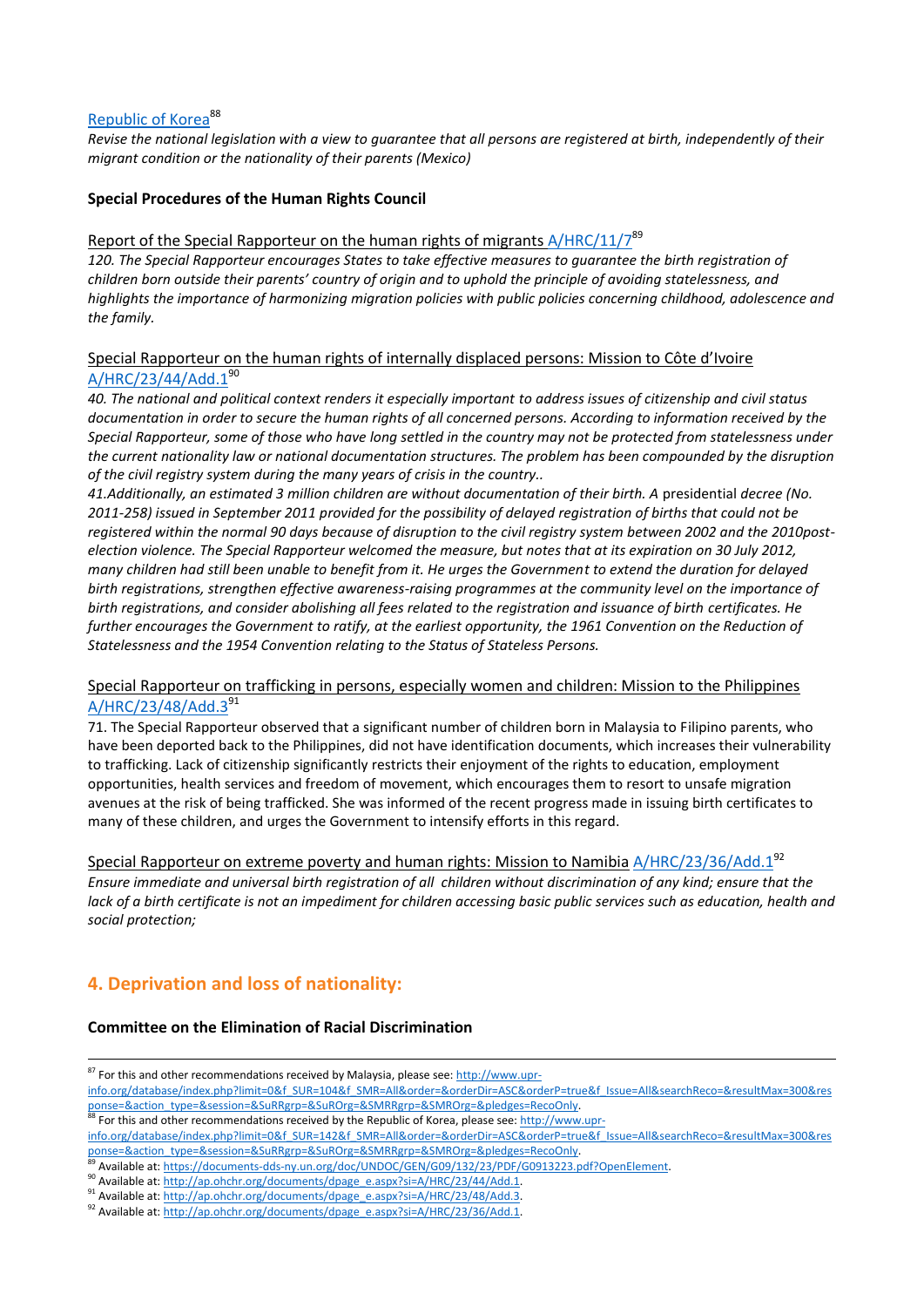#### [General Recommendation No. 30: Discrimination Against Non-Citizens](http://tbinternet.ohchr.org/_layouts/treatybodyexternal/Download.aspx?symbolno=INT%2fCERD%2fGEC%2f7502&Lang=en)<sup>93</sup>

*14. Recognize that deprivation of citizenship on the basis of race, colour, descent, or national or ethnic origin is a breach of States parties' obligations to ensure non-discriminatory enjoyment of the right to nationality;*

# [General Comment 34: Racial discrimination against people of African descent](http://tbinternet.ohchr.org/_layouts/treatybodyexternal/Download.aspx?symbolno=CERD%2fC%2fGC%2f34&Lang=en)<sup>94</sup>

*48. Recognize that deprivation of citizenship on the basis of race or descent is a breach of States parties' obligation to ensure non-discriminatory enjoyment of the right to nationality.*

# Jordan [CERD/C/JOR/CO/13-17](http://tbinternet.ohchr.org/_layouts/treatybodyexternal/Download.aspx?symbolno=CERD/C/JOR/CO/13-17&Lang=en)95

*In accordance with international law and the State party's own legislation on nationality, the Committee urges the State party to discontinue the practice of withdrawing nationality from persons originating from the Occupied Palestinian Territory. It further calls upon the State party to restore nationality to persons that have been affected by previous and current situations of such nationality withdrawal. The Committee also recommends that the State party consider acceding to the 1951 Convention relating to the Status of Refugees and its 1967 Protocol; the 1954 Convention relating to the Status of Stateless Persons; and, the 1961 Convention on the Reduction of Statelessness.*

#### **Human Rights Committee** (monitors the International Covenant on Civil and Political Rights)

# Dominican Republic [CCPR/C/DOM/CO/5](http://tbinternet.ohchr.org/_layouts/treatybodyexternal/Download.aspx?symbolno=CCPR%2fC%2fDOM%2fCO%2f5&Lang=en)<sup>96</sup>

*The State party should abstain from applying the 2004 General Migration Act retroactively and maintain Dominican nationality for persons who acquired it at birth. Furthermore the State party should consider the possibility of acceding to the Convention Relating to the Status of Stateless Persons and the Convention on the Reduction of Statelessness, and adopt the necessary legislative and administrative measures to bring its laws and procedures in line with those norms.*

#### **Universal Periodic Review**

### [Dominican Republic](http://www.upr-info.org/database/index.php?limit=0&f_SUR=49&f_SMR=All&order=&orderDir=ASC&orderP=true&f_Issue=All&searchReco=&resultMax=300&response=&action_type=&session=&SuRRgrp=&SuROrg=&SMRRgrp=&SMROrg=&pledges=RecoOnly)<sup>97</sup>

*Implement a regularization process, in accordance with its international obligations, to prevent the arbitrary deprivation of nationality, avoid deportations of populations affected by the Tribunal's ruling, and ensure a nondiscriminatory process for the acquisition of nationality by individuals born in the Dominican Republic and their descendants for whom documentation is not accessible (United States of America)*

# [Kuwait](http://www.upr-info.org/database/index.php?limit=0&f_SUR=90&f_SMR=All&order=&orderDir=ASC&orderP=true&f_Issue=All&searchReco=&resultMax=300&response=&action_type=&session=&SuRRgrp=&SuROrg=&SMRRgrp=&SMROrg=&pledges=RecoOnly)<sup>98</sup>

 $\overline{a}$ 

*Respect the universally recognized right to nationality set forth in the Universal Declaration of Human Rights, and stop revoking citizenships, while reinstating citizenships that have already been revoked (United States of America)*

# **5. Other (including protection of the rights of stateless children)**

## **Committee on the Elimination of Racial Discrimination**

# [General Recommendation No. 30: Discrimination Against Non-Citizens](http://tbinternet.ohchr.org/_layouts/treatybodyexternal/Download.aspx?symbolno=INT%2fCERD%2fGEC%2f7502&Lang=en)<sup>99</sup>

*15. Take into consideration that in some cases denial of citizenship for long-term or permanent residents could result in creating disadvantage for them in access to employment and social benefits, in violation of the Convention's antidiscrimination principles;*

For this and other recommendations received by Kuwait, please see: [http://www.upr-](http://www.upr-info.org/database/index.php?limit=0&f_SUR=90&f_SMR=All&order=&orderDir=ASC&orderP=true&f_Issue=All&searchReco=&resultMax=300&response=&action_type=&session=&SuRRgrp=&SuROrg=&SMRRgrp=&SMROrg=&pledges=RecoOnly)

<sup>93</sup> Available at: http://tbinternet.ohchr.org/\_layouts/treatybodyexternal/Download.aspx?symbolno=INT%2fCERD%2fGEC%2f7502&Lang=en.

<sup>94</sup> Available at: http://tbinternet.ohchr.org/\_layouts/treatybodyexternal/Download.aspx?symbolno=CERD%2fC%2fGC%2f34&Lang=en.

<sup>95</sup> Available at: http://tbinternet.ohchr.org/\_layouts/treatybodyexternal/Download.aspx?symbolno=CERD/C/JOR/CO/13-17&Lang=en.

<sup>96</sup> Available at: http://tbinternet.ohchr.org/\_layouts/treatybodyexternal/Download.aspx?symbolno=CCPR%2fC%2fDOM%2fCO%2f5&Lang=en. 97 For this and other recommendations received by the Dominican Republic, please see: [http://www.upr-](http://www.upr-info.org/database/index.php?limit=0&f_SUR=49&f_SMR=All&order=&orderDir=ASC&orderP=true&f_Issue=All&searchReco=&resultMax=300&response=&action_type=&session=&SuRRgrp=&SuROrg=&SMRRgrp=&SMROrg=&pledges=RecoOnly)

[info.org/database/index.php?limit=0&f\\_SUR=49&f\\_SMR=All&order=&orderDir=ASC&orderP=true&f\\_Issue=All&searchReco=&resultMax=300&resp](http://www.upr-info.org/database/index.php?limit=0&f_SUR=49&f_SMR=All&order=&orderDir=ASC&orderP=true&f_Issue=All&searchReco=&resultMax=300&response=&action_type=&session=&SuRRgrp=&SuROrg=&SMRRgrp=&SMROrg=&pledges=RecoOnly) onse=&action\_type=&session=&SuRRgrp=&SuROrg=&SMRRgrp=&SMROrg=&pledges=RecoOnly.

[info.org/database/index.php?limit=0&f\\_SUR=90&f\\_SMR=All&order=&orderDir=ASC&orderP=true&f\\_Issue=All&searchReco=&resultMax=300&resp](http://www.upr-info.org/database/index.php?limit=0&f_SUR=90&f_SMR=All&order=&orderDir=ASC&orderP=true&f_Issue=All&searchReco=&resultMax=300&response=&action_type=&session=&SuRRgrp=&SuROrg=&SMRRgrp=&SMROrg=&pledges=RecoOnly) [onse=&action\\_type=&session=&SuRRgrp=&SuROrg=&SMRRgrp=&SMROrg=&pledges=RecoOnly.](http://www.upr-info.org/database/index.php?limit=0&f_SUR=90&f_SMR=All&order=&orderDir=ASC&orderP=true&f_Issue=All&searchReco=&resultMax=300&response=&action_type=&session=&SuRRgrp=&SuROrg=&SMRRgrp=&SMROrg=&pledges=RecoOnly) 

Available at: http://tbinternet.ohchr.org/\_layouts/treatybodyexternal/Download.aspx?symbolno=INT%2fCERD%2fGEC%2f7502&Lang=en.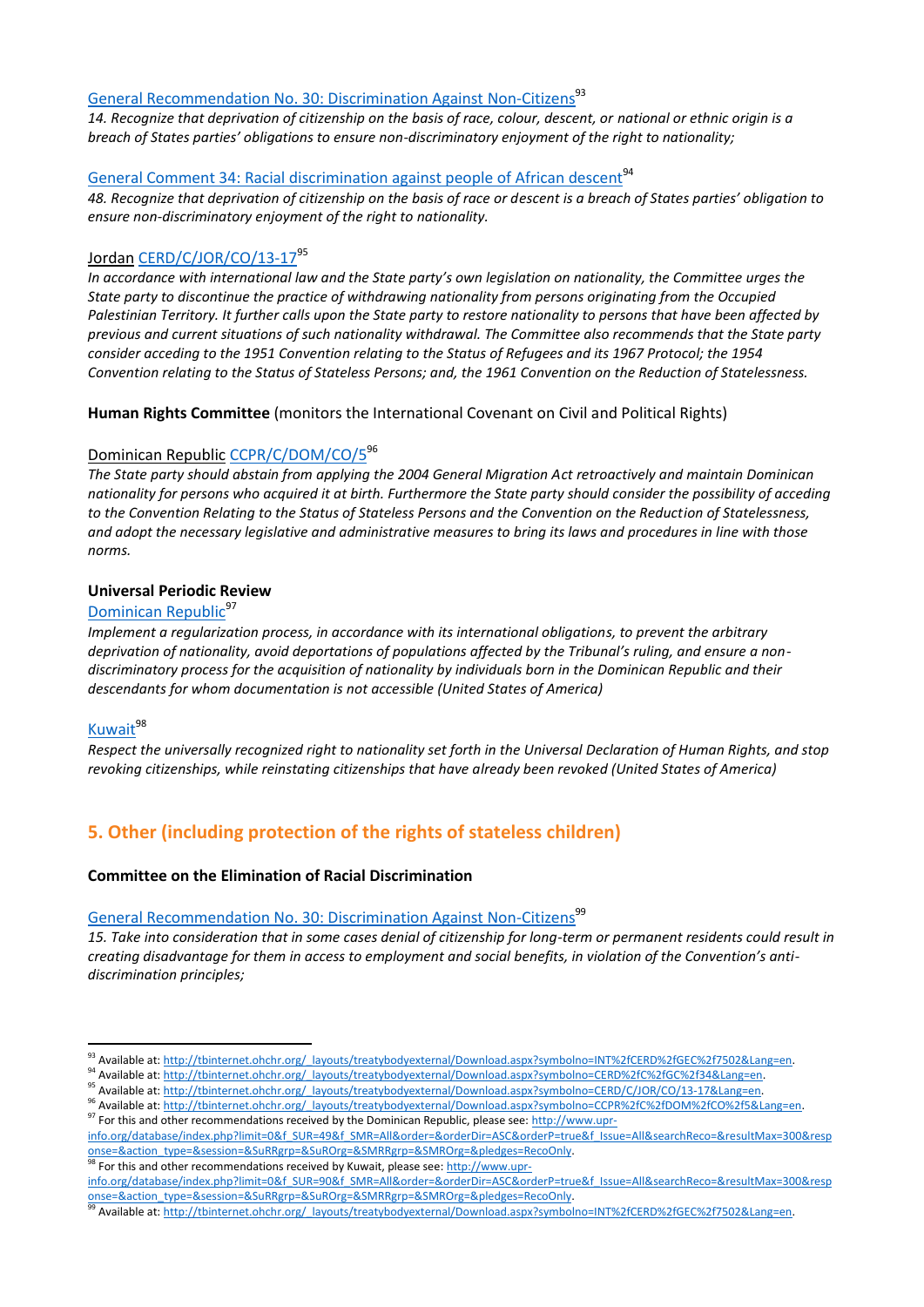## Canada [CERD/C/CAN/CO/18](http://tbinternet.ohchr.org/_layouts/treatybodyexternal/Download.aspx?symbolno=CERD/C/CAN/CO/18&Lang=en)100

*The Committee recommends that the State party consider ratifying the 1954 Convention relating to Status of Stateless Persons and the International Convention on the Protection of the Rights of All Migrants Workers and Members of Their Families. The Committee urges the State party to take necessary legal and policy measures to ensure that undocumented migrants and stateless persons whose asylum applications have been rejected are provided with access to social security, health care and education in all provinces and territories, in line with article 5 (e) of the Convention. The Committee also recommends that the State party consider amending the Immigration and Refugee Protection Act (IRPA) so as to explicitly include statelessness as a factor of humanitarian and compassionate consideration.*

# Georgia [CERD/C/GEO/CO/4-5](http://tbinternet.ohchr.org/_layouts/treatybodyexternal/Download.aspx?symbolno=CERD/C/GEO/CO/4-5&Lang=en) 101

*In the light of its general recommendations No. 11 (1993) and No. 30 (2004) on non-citizens, the Committee recommends that the State party take all legislative and other measures to avoid discrimination against non-citizens and stateless persons. It also recommends that steps be taken to solve the documentation issues of stateless persons so that they can be registered, including through mobile registration centres, and have access to public services.*

#### **Committee on Economic, Social and Cultural Rights**

#### [General Comment No. 20: Non-Discrimination in Economic, Social and Cultural Rights](http://tbinternet.ohchr.org/_layouts/treatybodyexternal/Download.aspx?symbolno=E%2fC.12%2fGC%2f20&Lang=en)<sup>102</sup>

*26. Birth. Discrimination based on birth is prohibited and Article 10(3) specifically states, for example, that special measures should be taken on behalf of children and young persons "without any discrimination for reasons of parentage". Distinctions must therefore not be made against those who are born out of wedlock, born of stateless parents or are adopted or constitute the families of such persons. The prohibited ground of birth also includes descent, especially on the basis of caste and analogous systems of inherited status. States parties should take steps, for instance, to prevent, prohibit and eliminate discriminatory practices directed against members of descent-based communities and act against dissemination of ideas of superiority and inferiority on the basis of descent. 30. Nationality. The ground of nationality should not bar access to Covenant rights, e.g., all children within a State, including those with an undocumented status, have a right to receive education and access to adequate food and affordable health care. The Covenant rights apply to everyone including non-nationals, such as refugees, asylumseekers, stateless persons, migrant workers and victims of international trafficking, regardless of legal status and documentation.* 

# Kuwait [E/C.12/KWT/CO/2](http://tbinternet.ohchr.org/_layouts/treatybodyexternal/Download.aspx?symbolno=E/C.12/KWT/CO/2&Lang=en)<sup>103</sup>

*The Committee recommends that the State party expedite the work entrusted in 2010 to the Central Body to review Bidoun claims for recognition of their status under the Law on Citizenship, and find a permanent solution to their status by 2015, in conformity with international law.* 

# <u>Viet Nam [E/C.12/VNM/CO/2-4](http://tbinternet.ohchr.org/_layouts/treatybodyexternal/Download.aspx?symbolno=E/C.12/VNM/CO/2-4&Lang=en)</u><sup>104</sup>

**.** 

*The Committee recommends that the State party recognize and register children of marriage immigrants who are currently stateless, and ensure that they receive the necessary education, health care and other social services.*

#### **Committee on the Elimination of Discrimination against Women**

# [General Recommendation No. 30 women in conflict prevention, conflict and post-conflict situations](http://tbinternet.ohchr.org/_layouts/treatybodyexternal/Download.aspx?symbolno=CEDAW/C/GC/30&Lang=en)<sup>105</sup>

*60.Stateless women and girls face heightened risks of abuse in times of conflict because they do not enjoy the protection that flows from citizenship, including consular assistance, and also because many are undocumented and/or belong to ethnic, religious or linguistic minority populations. Statelessness also results in the widespread denial of fundamental human rights and freedoms in post-conflict periods. For example, women may be denied access to health care, employment and other socioeconomic and cultural rights as Governments restrict services to nationals in times of increased resource constraints. Women deprived of a nationality are also often excluded from political processes and from participating in the new government and governance of their country, in violation of articles 7 and 8 of the Convention.*

<sup>&</sup>lt;sup>100</sup> Available at: [http://tbinternet.ohchr.org/\\_layouts/treatybodyexternal/Download.aspx?symbolno=CERD/C/CAN/CO/18&Lang=en.](http://tbinternet.ohchr.org/_layouts/treatybodyexternal/Download.aspx?symbolno=CERD/C/CAN/CO/18&Lang=en)

<sup>101</sup> Available at: http://tbinternet.ohchr.org/\_layouts/treatybodyexternal/Download.aspx?symbolno=CERD/C/GEO/CO/4-5&Lang=en.

<sup>102</sup> Available at: http://tbinternet.ohchr.org/\_layouts/treatybodyexternal/Download.aspx?symbolno=E%2fC.12%2fGC%2f20&Lang=en.

<sup>103</sup> Available at: http://tbinternet.ohchr.org/\_layouts/treatybodyexternal/Download.aspx?symbolno=E/C.12/KWT/CO/2&Lang=en.

<sup>104</sup> Available at: http://tbinternet.ohchr.org/\_layouts/treatybodyexternal/Download.aspx?symbolno=E/C.12/VNM/CO/2-4&Lang=en.

<sup>105</sup> Available at: [http://tbinternet.ohchr.org/\\_layouts/treatybodyexternal/Download.aspx?symbolno=CEDAW/C/GC/30&Lang=en.](http://tbinternet.ohchr.org/_layouts/treatybodyexternal/Download.aspx?symbolno=CEDAW/C/GC/30&Lang=en)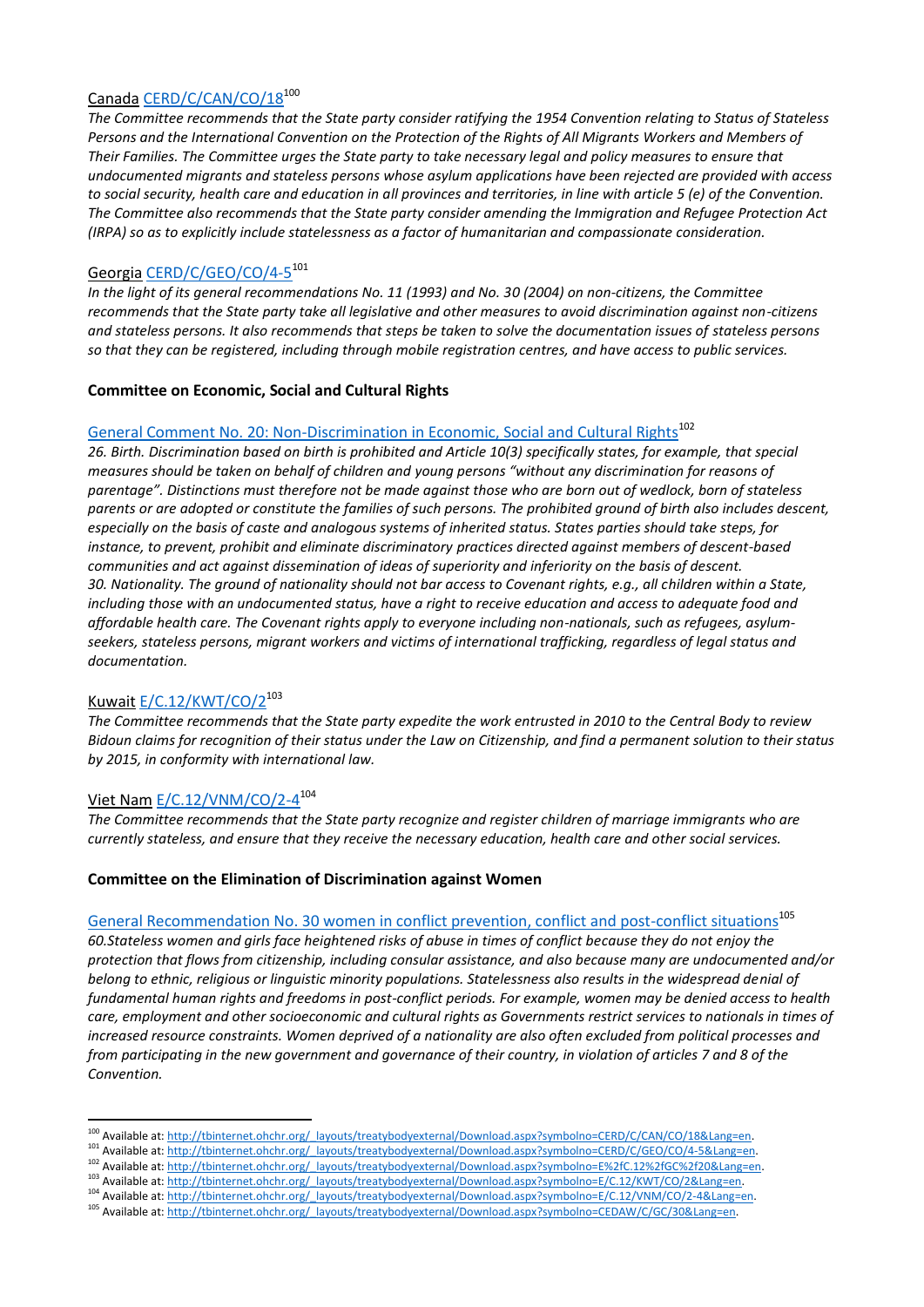# Kazakhstan [CEDAW/C/KAZ/CO/3-4](http://tbinternet.ohchr.org/_layouts/treatybodyexternal/Download.aspx?symbolno=CEDAW/C/KAZ/CO/3-4&Lang=en) 106

*25. The Committee recommends that the State party:*

*(a) Undertake programmes aimed at accelerating the regularization of stateless women and girls and ensure that they have adequate access to education, health care and other basic services;*

*(b) Strengthen its public awareness-raising campaigns and take specific measures to ensure that poor and rural women are aware of the requirements relating to State birth registration and are able to easily gain access to birth registration services, including birth certificates, provided by the Government.*

#### **Committee against Torture**

# Australia [CAT/C/AUS/CO/4-5](http://tbinternet.ohchr.org/_layouts/treatybodyexternal/Download.aspx?symbolno=CAT/C/AUS/CO/4-5&Lang=en) 107

*The State party should adopt the necessary measures with a view to considering:* 

*(a) repealing the provisions establishing the mandatory detention of persons entering its territory irregularly; (b) ensuring that detention should be only applied as a last resort, when determined to be strictly necessary and proportionate in each individual case, and for as short a period as possible; and* 

*(c) establishing, in case it is necessary and proportionate that a person should be detained, statutory time limits for detention and access to an effective judicial remedy to review the necessity of the detention. ... It should also adopt all necessary measures to ensure that stateless persons whose asylum claims were refused and refugees with adverse security or character assessments are not held in detention indefinitely, including by resorting to non-custodial measures and alternatives to closed immigration detention.*

# Czech Republic [CAT/C/CZE/CO/5](http://tbinternet.ohchr.org/_layouts/treatybodyexternal/Download.aspx?symbolno=CAT/C/CZE/CO/4-5&Lang=en)<sup>108</sup>

*The Committee recommends that the State party introduce the definition of statelessness in its legislation, establish procedures and mechanisms for the determination of the status of statelessness and create a central database on stateless persons in its territory. In order to avoid discrimination among different categories of stateless persons, the State party should review the provisions in the draft Citizenship Act relating to acquisition of nationality by children who would otherwise be stateless or who are born out of wedlock to foreign stateless mothers. In addition, the Committee recommends that stateless persons be provided with identification documents.*

#### **Universal Periodic Review**

# [Bahamas](http://www.upr-info.org/database/index.php?limit=0&f_SUR=12&f_SMR=All&order=&orderDir=ASC&orderP=true&f_Issue=All&searchReco=&resultMax=300&response=&action_type=&session=&SuRRgrp=&SuROrg=&SMRRgrp=&SMROrg=&pledges=RecoOnly)<sup>109</sup>

*Devise and implement an appropriate determination procedure to identify stateless persons within the Bahamas and afford them adequate protection (Ireland)*

# [Kuwait](http://www.upr-info.org/database/index.php?limit=0&f_SUR=90&f_SMR=All&order=&orderDir=ASC&orderP=true&f_Issue=All&searchReco=&resultMax=300&response=&action_type=&session=&SuRRgrp=&SuROrg=&SMRRgrp=&SMROrg=&pledges=RecoOnly)<sup>110</sup>

*Strengthen actions to ensure that the rights of stateless individuals (Bidoun), domestic migrant workers and foreign female workers are protected and stateless children have access to education and health care (Netherlands)*

#### [Luxembourg](http://www.upr-info.org/database/index.php?limit=0&f_SUR=100&f_SMR=All&order=&orderDir=ASC&orderP=true&f_Issue=All&searchReco=&resultMax=100&response=&action_type=&session=&SuRRgrp=&SuROrg=&SMRRgrp=&SMROrg=&pledges=RecoOnly)<sup>111</sup>

*Establish a formal procedure to improve compliance with the State obligation to protect stateless persons, in line with the Convention relating to the Status of Stateless Persons of 1954 (Guatemala)*

## **Special Procedures of the Human Rights Council**

Special Rapporteur on extreme poverty and human rights: Mission to Mongolia [A/HRC/23/36/Add.2](http://ap.ohchr.org/Documents/gmainec.aspx)<sup>112</sup> *97. With regard to the situation of groups particularly vulnerable to poverty:*

**<sup>.</sup>** <sup>106</sup> Available at: http://tbinternet.ohchr.org/ layouts/treatybodyexternal/Download.aspx?symbolno=CEDAW/C/KAZ/CO/3-4&Lang=en.

<sup>107</sup> Available at: http://tbinternet.ohchr.org/\_layouts/treatybodyexternal/Download.aspx?symbolno=CAT/C/AUS/CO/4-5&Lang=en.

<sup>108</sup> Available at: http://tbinternet.ohchr.org/\_layouts/treatybodyexternal/Download.aspx?symbolno=CAT/C/CZE/CO/4-5&Lang=en.

<sup>&</sup>lt;sup>109</sup> For this and other recommendations received by the Bahamas, please see[: http://www.upr-](http://www.upr-info.org/database/index.php?limit=0&f_SUR=12&f_SMR=All&order=&orderDir=ASC&orderP=true&f_Issue=All&searchReco=&resultMax=300&response=&action_type=&session=&SuRRgrp=&SuROrg=&SMRRgrp=&SMROrg=&pledges=RecoOnly)

[info.org/database/index.php?limit=0&f\\_SUR=12&f\\_SMR=All&order=&orderDir=ASC&orderP=true&f\\_Issue=All&searchReco=&resultMax=300&resp](http://www.upr-info.org/database/index.php?limit=0&f_SUR=12&f_SMR=All&order=&orderDir=ASC&orderP=true&f_Issue=All&searchReco=&resultMax=300&response=&action_type=&session=&SuRRgrp=&SuROrg=&SMRRgrp=&SMROrg=&pledges=RecoOnly) [onse=&action\\_type=&session=&SuRRgrp=&SuROrg=&SMRRgrp=&SMROrg=&pledges=RecoOnly.](http://www.upr-info.org/database/index.php?limit=0&f_SUR=12&f_SMR=All&order=&orderDir=ASC&orderP=true&f_Issue=All&searchReco=&resultMax=300&response=&action_type=&session=&SuRRgrp=&SuROrg=&SMRRgrp=&SMROrg=&pledges=RecoOnly) 

<sup>110</sup> For this and other recommendations received by the Bahamas, please see[: http://www.upr](http://www.upr-info.org/database/index.php?limit=0&f_SUR=90&f_SMR=All&order=&orderDir=ASC&orderP=true&f_Issue=All&searchReco=&resultMax=300&response=&action_type=&session=&SuRRgrp=&SuROrg=&SMRRgrp=&SMROrg=&pledges=RecoOnly)[info.org/database/index.php?limit=0&f\\_SUR=90&f\\_SMR=All&order=&orderDir=ASC&orderP=true&f\\_Issue=All&searchReco=&resultMax=300&resp](http://www.upr-info.org/database/index.php?limit=0&f_SUR=90&f_SMR=All&order=&orderDir=ASC&orderP=true&f_Issue=All&searchReco=&resultMax=300&response=&action_type=&session=&SuRRgrp=&SuROrg=&SMRRgrp=&SMROrg=&pledges=RecoOnly) [onse=&action\\_type=&session=&SuRRgrp=&SuROrg=&SMRRgrp=&SMROrg=&pledges=RecoOnly.](http://www.upr-info.org/database/index.php?limit=0&f_SUR=90&f_SMR=All&order=&orderDir=ASC&orderP=true&f_Issue=All&searchReco=&resultMax=300&response=&action_type=&session=&SuRRgrp=&SuROrg=&SMRRgrp=&SMROrg=&pledges=RecoOnly) 

<sup>&</sup>lt;sup>111</sup> For this and other recommendations received by Luxembourg, please see[: http://www.upr-](http://www.upr-info.org/database/index.php?limit=0&f_SUR=100&f_SMR=All&order=&orderDir=ASC&orderP=true&f_Issue=All&searchReco=&resultMax=100&response=&action_type=&session=&SuRRgrp=&SuROrg=&SMRRgrp=&SMROrg=&pledges=RecoOnly)

[info.org/database/index.php?limit=0&f\\_SUR=100&f\\_SMR=All&order=&orderDir=ASC&orderP=true&f\\_Issue=All&searchReco=&resultMax=100&res](http://www.upr-info.org/database/index.php?limit=0&f_SUR=100&f_SMR=All&order=&orderDir=ASC&orderP=true&f_Issue=All&searchReco=&resultMax=100&response=&action_type=&session=&SuRRgrp=&SuROrg=&SMRRgrp=&SMROrg=&pledges=RecoOnly) [ponse=&action\\_type=&session=&SuRRgrp=&SuROrg=&SMRRgrp=&SMROrg=&pledges=RecoOnly.](http://www.upr-info.org/database/index.php?limit=0&f_SUR=100&f_SMR=All&order=&orderDir=ASC&orderP=true&f_Issue=All&searchReco=&resultMax=100&response=&action_type=&session=&SuRRgrp=&SuROrg=&SMRRgrp=&SMROrg=&pledges=RecoOnly)